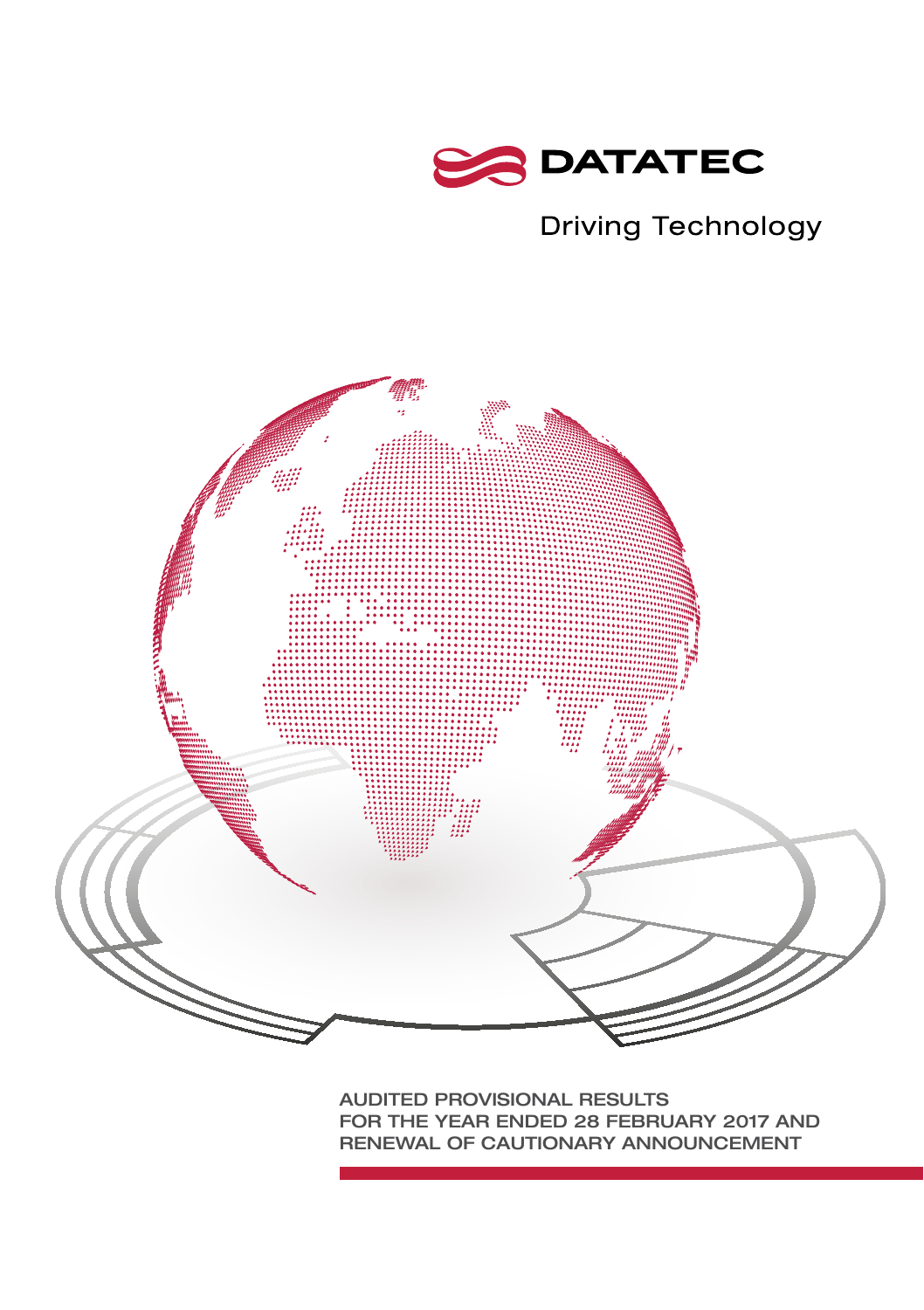

www.datatec.com

www.westconcomstor.com

www.logicalis.com

Datatec Limited: Incorporated in the Republic of South Africa Registration number 1994/005004/06 Share code JSE and LSE: DTC ISIN: ZAE000017745 ("Datatec" or the "Group") Registered office: Ground Floor, Sandown Chambers, Sandown Village, 16 Maude Street, Sandown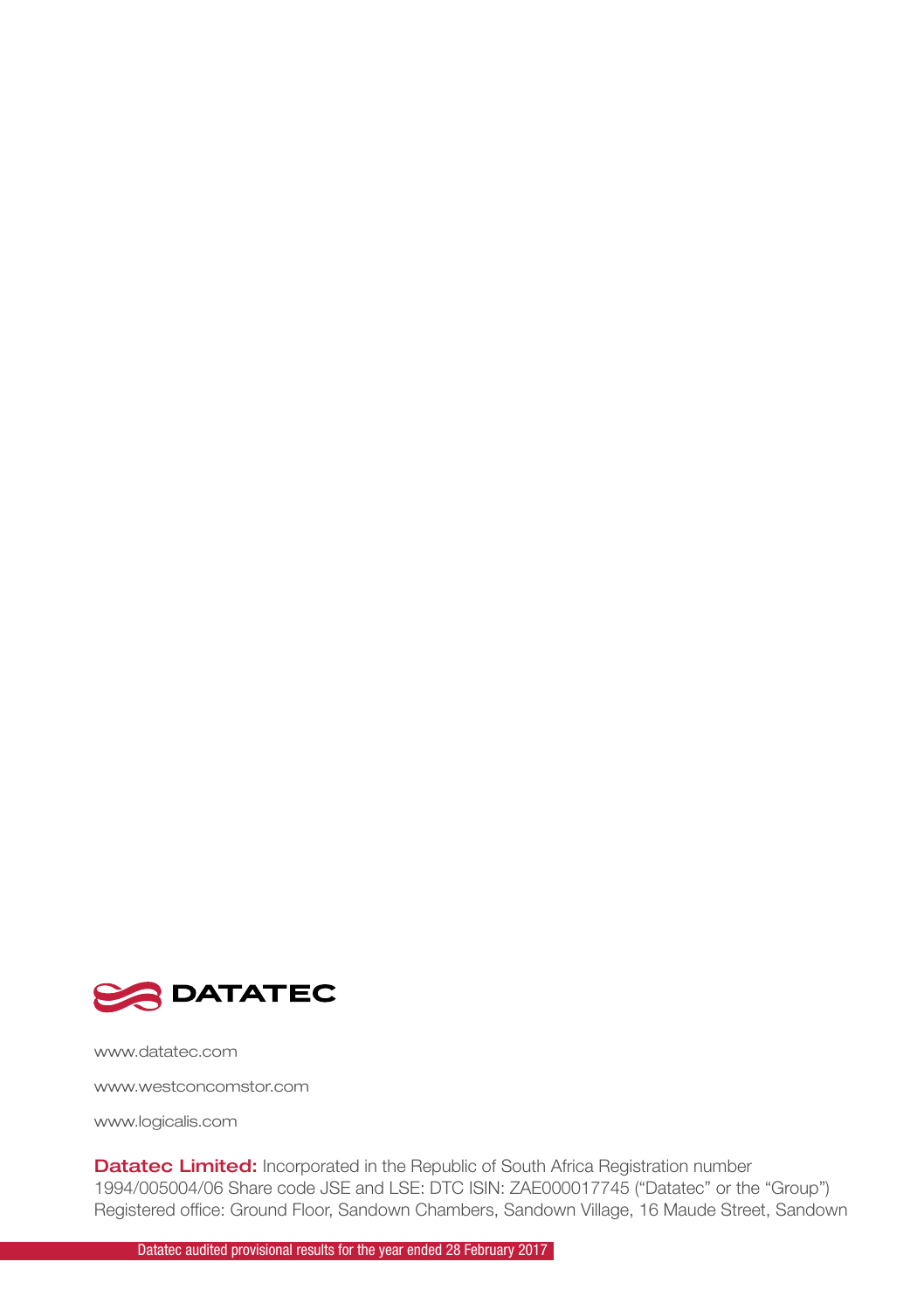# Financial results and key features

### Group revenue

US\$6.08 billion (FY16: US\$6.45 billion)

#### **FRITDA**

US\$118.9 million (FY16: US\$162.1 million)



Underlying\* earnings per share

11.0 US cents (FY16: 32.0 US cents)









Strategic value of the Group's businesses maintained despite poor performance in FY17

**Strong** growth in Westcon-Comstor security seament

# Logicalis

continued increase in services mix driving higher gross margin

Final stages of Westcon-Comstor's SAP/BPO

implementation in Europe Middle East and Africa ("EMEA") materially impacted the last few months of  $FY17$ 

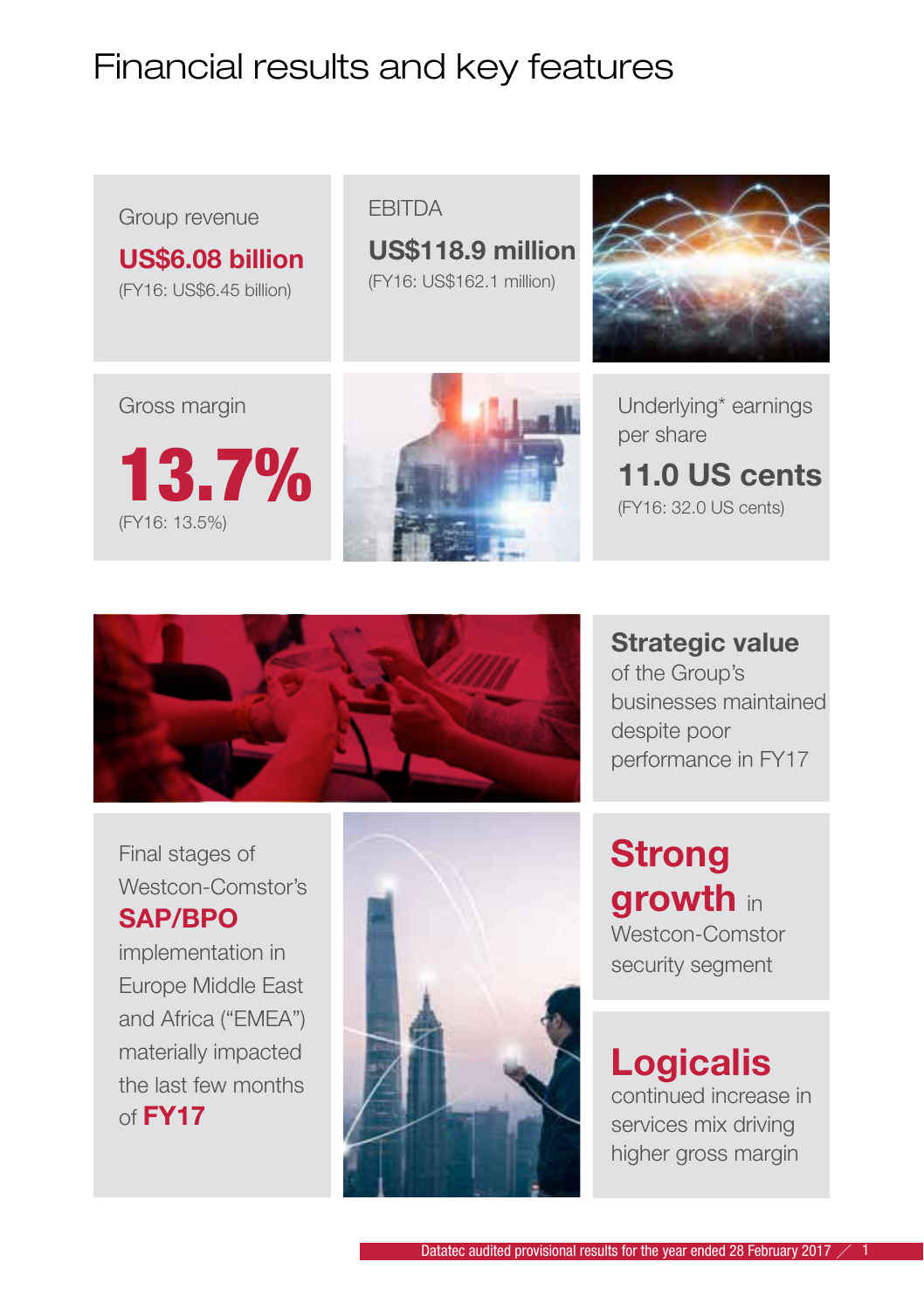## **Commentary**

Jens Montanana, *Chief Executive of Datatec, commented:*

*"The year ended with a very challenging set of circumstances as Westcon-Comstor's SAP and BPO implementation negatively impacted the results of the EMEA region.*

*"Logicalis' performance was satisfactory with a continuing trend towards a higher margin services business.*

*"The strategic value of our businesses is affirmed by the unsolicited approach# for a major share of Westcon-Comstor's operations."*

*# Subject to a cautionary announcement last renewed on 7 April 2017 and renewed in this announcement.*

#### GROUP ACTIVITIES

Datatec is an international ICT solutions and services group operating in more than 70 countries across North America, Latin America, Europe, Africa, Middle East and Asia-Pacific. The Group's service offering spans the technology, integration and consulting sectors of the ICT market.

Datatec operates two main divisions:

- Technology distribution Westcon-Comstor: distribution of security, unified communications, networking and data centre products; and
- Integration and managed services Logicalis: ICT infrastructure solutions and services.

The specialist activities of **Consulting and Datatec** Financial Services are included with the corporate head office functions in the "Corporate, Consulting and Financial Services" segment of the Group.

#### **STRATEGY**

Datatec's strategy is to deliver long-term, sustainable and above average returns to shareholders through portfolio management and the development of its principal subsidiaries in technology solutions and services to targeted customers in identified markets.

The Group's businesses are managed on a standalone basis, able to respond quickly to technology changes and focused on collective strategic initiatives based on the Group's shared strategy. Datatec executives contribute actively to the management of the subsidiaries. The key operational imperatives being driven throughout the Group to execute on the strategy are improving operating margins, increasing return on invested capital, growing managed services and embracing new and disruptive cloud technologies.

#### **OVERVIEW**

The Group's trading was materially affected in the last quarter by the roll out of the SAP ERP system and business process outsourcing ("BPO") across Westcon-Comstor's operations in EMEA and Asia-Pacific which saw revenue decline US\$338 million year on year to US\$6.08 billion from US\$6.45 billion and Group EBITDA was US\$118.9 (FY16: US\$162.1 million). Underlying\* earnings per share ("UEPS") was 11.0 US cents compared to 32.0 cents for the financial year ending 29 February 2016 period ("FY16").

As the Board's stated dividend policy is to maintain a fixed three times cover relative to underlying\* earnings when declaring dividends, no final dividend for FY17 is being declared.

Over the last five years, the Group's focus has been on modernising Westcon-Comstor's operations through the implementation of a global SAP ERP system and BPO which continued during FY17.

These two transformation processes are now nearing completion with the final implementations expected in the first half of the FY18. North America, EMEA and Asia-Pacific regions will then be on SAP and BPO.

#### RENEWAL OF CAUTIONARY **ANNOUNCEMENT**

Datatec released a cautionary announcement on 25 January 2017, which was renewed on 8 March 2017, advising shareholders that negotiations are in progress in relation to a transaction, which, if successfully concluded, may have a material effect on the price of Datatec's shares. This was updated on 7 April 2017 when Datatec disclosed the additional information that the cautionary announcement relates to a possible sale of a major share of Westcon-Comstor's operations for a consideration (current and deferred) of more than US\$800 million.

Negotiations are continuing and the proposed transaction is subject to contract and exclusivity provisions. There can be no certainty that the transaction will be completed, nor as to the precise terms on which the transaction might be completed. Shareholders are therefore advised to continue to exercise caution when dealing in Datatec's securities.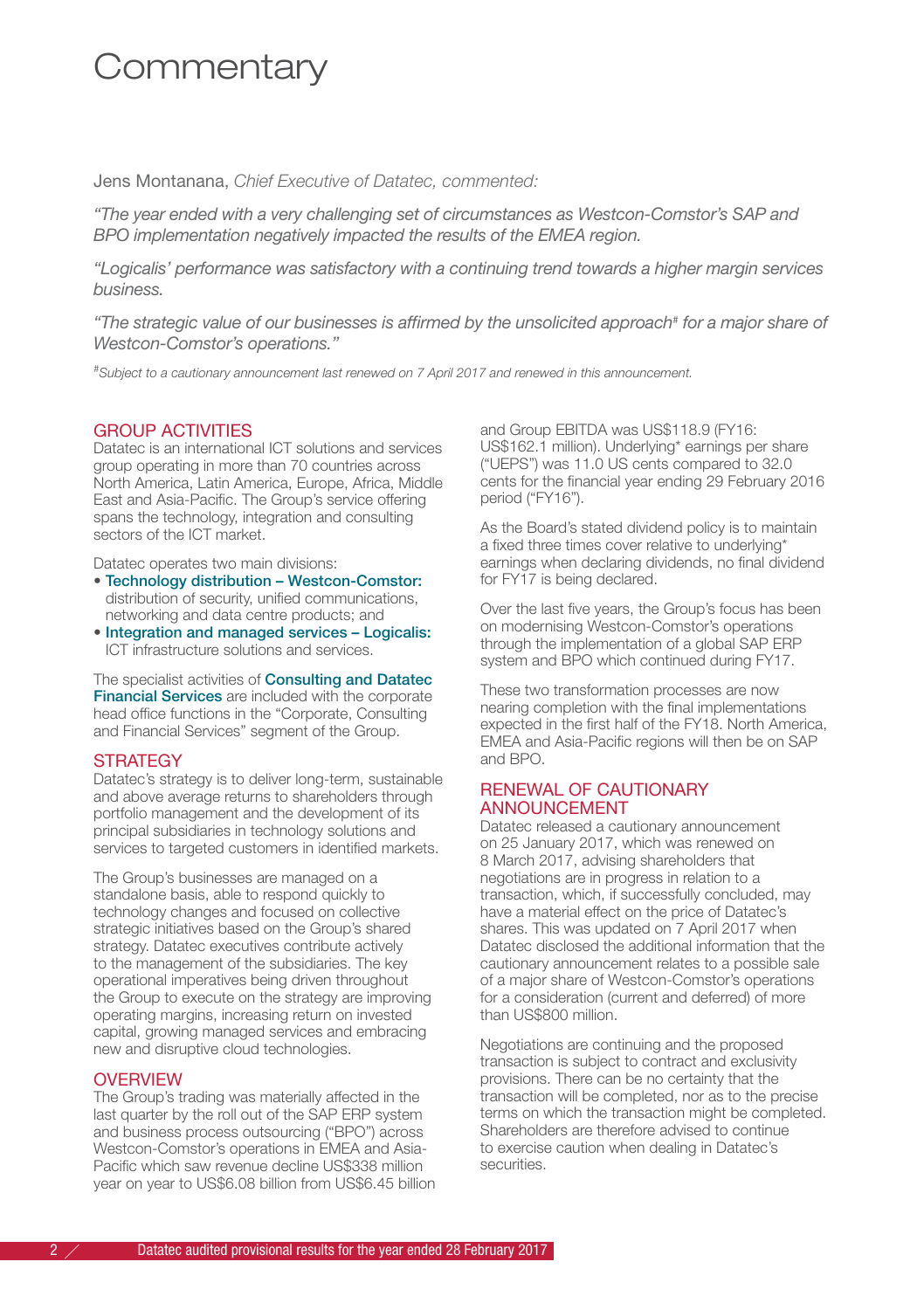#### CURRENT TRADING AND OUTLOOK

The Group has been challenged in FY17 by the implementation of BPO and SAP within Westcon-Comstor which has had an adverse impact on profitability, working capital and cash generation. The Group is in the final phase of this process and expects an improved performance in the financial year ahead.

#### GROUP RESULTS

#### **Revenue**

Group revenues for the period were US\$6.08 billion, down 5.8% compared to FY16. In constant currency\*\* terms, Group revenues for FY17 decreased by 4.0% to US\$6.2 billion with Westcon-Comstor constant currency\*\* revenues down 5.9% and Logicalis constant currency\*\* revenues up 2.1%.

Group gross margins improved to 13.7% (FY16: 13.5%). Gross profit was US\$833.1 million (FY16: US\$868.7 million).

Overall operating costs were US\$714.2 million (FY16: US\$706.6 million). Included in operating costs are total restructuring costs of US\$16.6 million. EBITDA was US\$118.9 million (FY16: US\$162.1 million) and EBITDA margin was 2.0% (FY16: 2.5%).

Adjusted EBITDA^ (including the same adjustments as used for underlying earnings per share\*, where relevant) was US\$139.0 million (FY16: US\$182.1 million). This excludes restructuring costs of US\$16.6 million, unrealised foreign exchange losses of US\$1.9 million and other items of US\$1.0 million.

Depreciation and amortisation were higher at US\$58.4 million (FY16: US\$51.5 million) primarily as a result of increased capital expenditure and investment in systems in Westcon-Comstor.

Operating profit was US\$60.5 million (FY16: US\$110.5 million).

The net interest charge increased slightly to US\$24.2 million (FY16: US\$23.9 million).

Profit before tax was US\$41.7 million (FY16: US\$88.4 million).

The Group's reported effective tax rate for FY17 is 74.2% (FY16: 45.2%). This is higher than the South African rate of 28% due to the profits arising in jurisdictions with higher tax rates, in particular North and Latin America. The effective tax rate in FY17 is abnormally high, reflecting the pattern of taxable profits earned in North America and Latin America but losses arising in Westcon-Comstor's Middle East and Africa and Asia-Pacific regions with a lower rate of tax benefit or no tax benefit at all. As in FY16, limited deferred tax assets have been recognised in respect of losses which have arisen in Africa and Asia-Pacific.





Revenue % contribution by geography



Gross profit % contribution by geography



Gross profit % contribution by geography

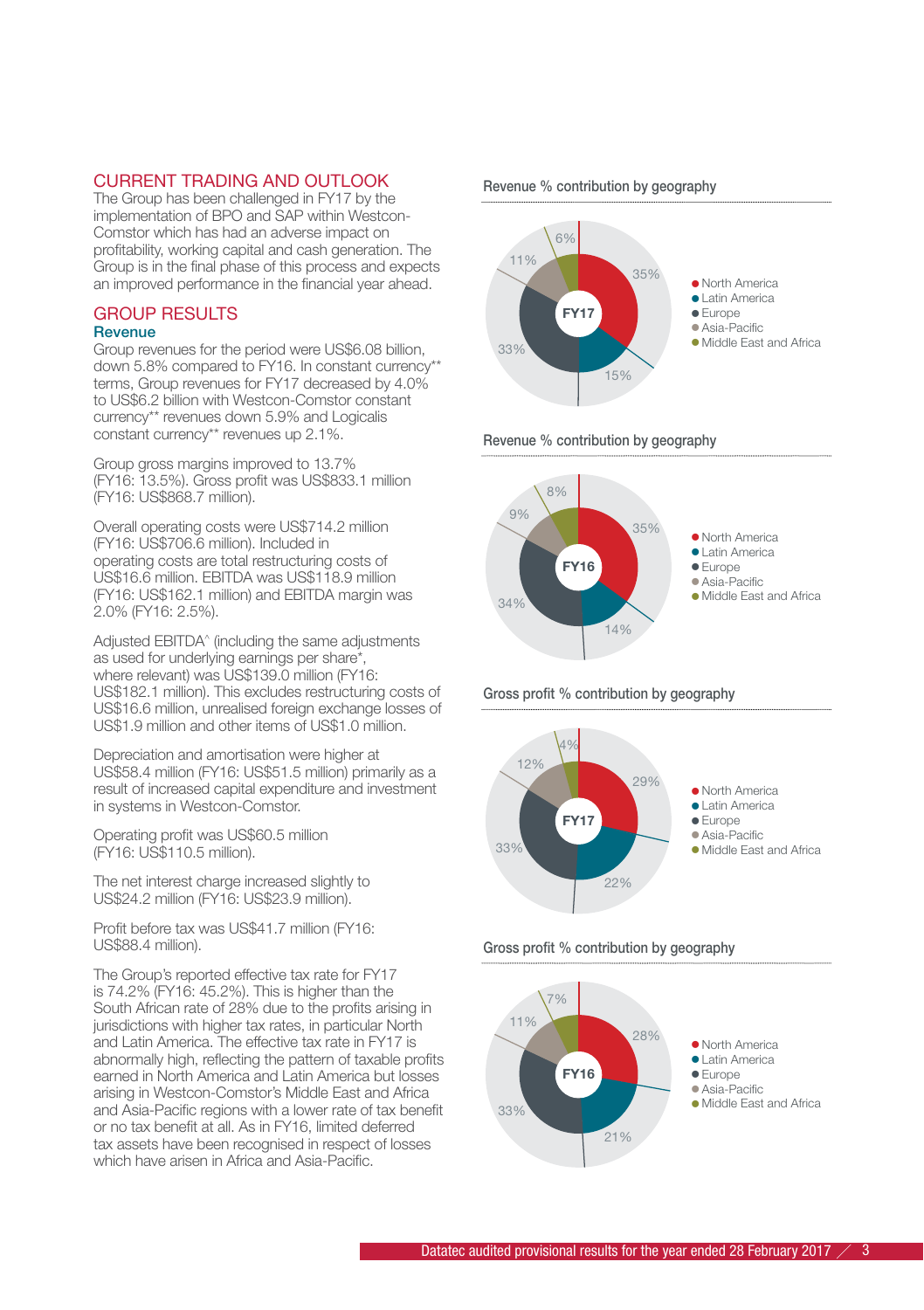## Commentary continued

UEPS\* were 11.0 US cents (FY16: 32.0 US cents). Headline earnings per share ("HEPS") were 2.0 US cents (FY16: 19.4 US cents).

#### Cash

The Group utilised US\$37.3 million of cash from operations during FY17 (FY16 cash generated: US\$129.1 million) and ended the period with net debt of US\$396.5 million (FY16: US\$205.4 million). The increase in net debt is due to reduced cash earnings and funding of increased working capital and capital expenditure.

#### Acquisitions

The Group made one acquisition during FY17. Effective 1 June 2016, Logicalis acquired 100% of the share capital of Lantares Europe, S.L. ("Lantares"), a leader in the implementation of strategic solutions for corporate performance management and information management, in Madrid, Spain.

#### Shareholder distributions and dividend policy

The Group paid US\$28.9 million (paid during FY16: US\$33.2 million) to shareholders during the year: a final scrip distribution with cash dividend alternative in respect of FY16 in July 2016; and an interim scrip distribution with cash dividend alternative in respect of FY17 in November 2016.

The total value returned to shareholders in the FY16 final distribution was US\$19.9 million of which US\$5.2 million (26.4%) was distributed to shareholders in the form of scrip (1.7 million new shares issued) and US\$14.7 million (73.6%) was settled in cash to those shareholders who had elected the cash dividend alternative.

The total value returned to shareholders in the FY17 interim distribution was US\$9.0 million of which US\$2.8 million (30.1%) was distributed to shareholders in the form of scrip (0.8 million new shares issued) and US\$6.2 million (69.9%) was settled in cash to those shareholders who had elected the cash dividend alternative.

The Board has stated that it intends to maintain a fixed three times cover relative to underlying\* earnings when declaring dividends. In accordance with this policy no final dividend for FY17 is declared.

#### Foreign exchange translation

Gains of US\$56.9 million (FY16: losses US\$87.4 million) arising on translation to presentation currency are included in total comprehensive income of US\$58.3 million (FY16: loss US\$39.9 million).



Contribution to Group revenue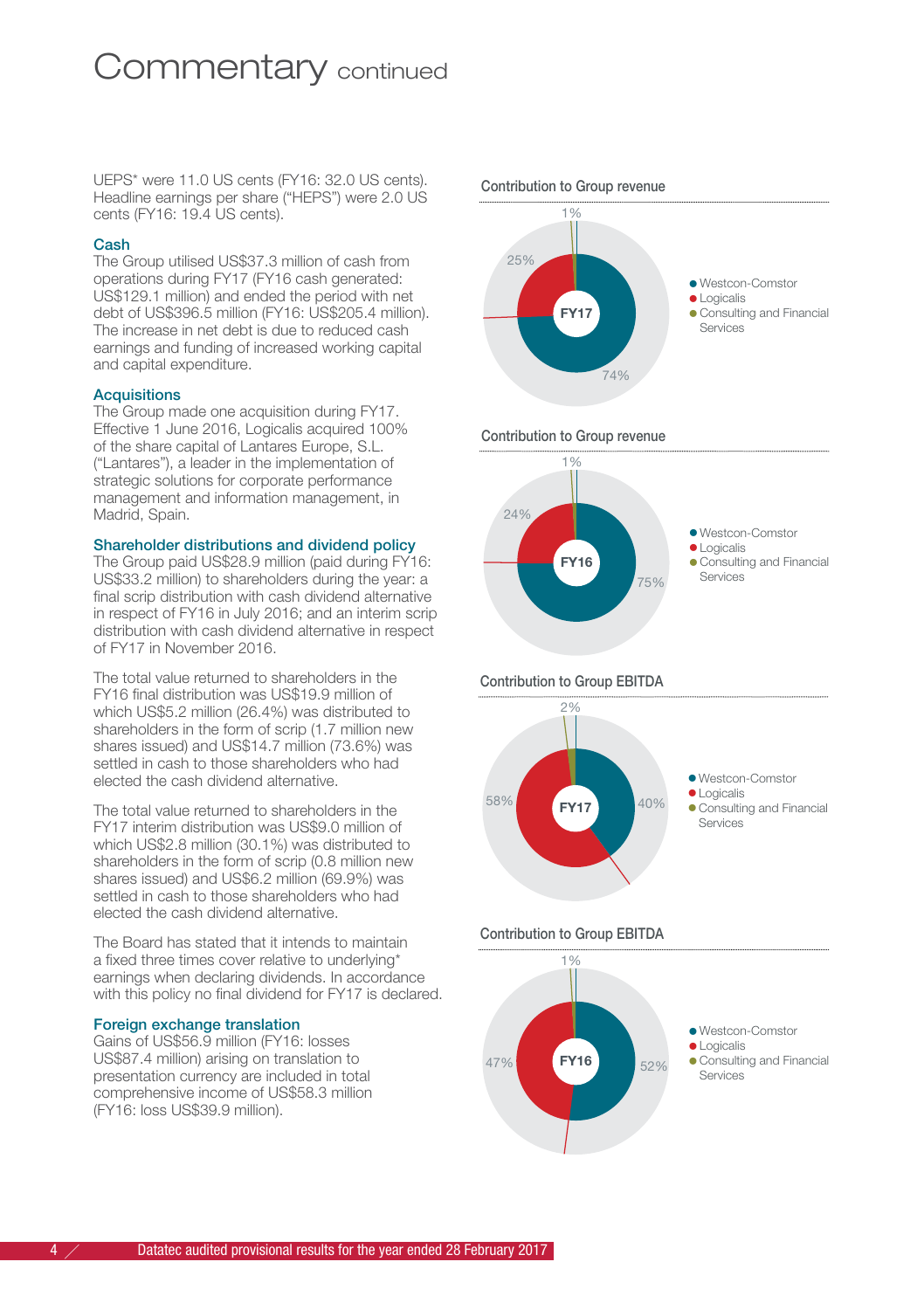## Divisional reviews

#### Westcon-Comstor

Westcon-Comstor accounted for 74% of the Group's revenues (FY16: 75%) and 40% of its EBITDA (FY16: 52%).

Westcon-Comstor is a value-added distributor of category-leading security, unified communications, network infrastructure and data centre solutions with a global network of specialty resellers. Westcon-Comstor is represented across six continents, distributes to 180 plus countries and territories, operates more than 20 logistics/staging facilities and transacts with more than 20 000 customers globally. It creates unique programmes and provides support to grow the business of its global partners. Westcon-Comstor's portfolio of market-leading vendors includes: Cisco, Avaya, Polycom, Juniper, Check Point, F5, Palo Alto and Symantec.

Westcon-Comstor's revenues declined by 6.9% to US\$4.5 billion (FY16: US\$4.9 billion) with lower revenues across all regions except Latin America and Asia-Pacific. Constant currency\*\* sales were 5.9% lower.

Westcon-Comstor revenue by technology category reflected continuing growth in the security sector.

Westcon-Comstor's gross margins were 10.1% (FY16: 10.2%) due to unfavourable geographic mix with lower margins in Latin America and MEA. Gross profit was US\$456.0 million (FY16: US\$497.1 million) as a result of lower revenues.

Operating expenses were reduced to

US\$402.5 million (FY16: US\$408.6 million). The 1% decrease is due to lower foreign exchange losses in Africa and a reduction in bad debt expense offset by increased headcount costs. Operating expenses as a proportion of revenue increased to 8.9% (FY16: 8.4%).

Restructuring expenses of US\$14.1 million (FY16: US\$14.9 million) were incurred, mainly in North America, Europe and Asia-Pacific, primarily relating to the BPO transformation.

EBITDA was US\$53.5 million (FY16: US\$88.5 million).



Westcon-Comstor revenue % contribution by geography



Westcon-Comstor gross profit % contribution by geography



Westcon-Comstor gross profit % contribution by geography



Westcon-Comstor revenue % contribution by geography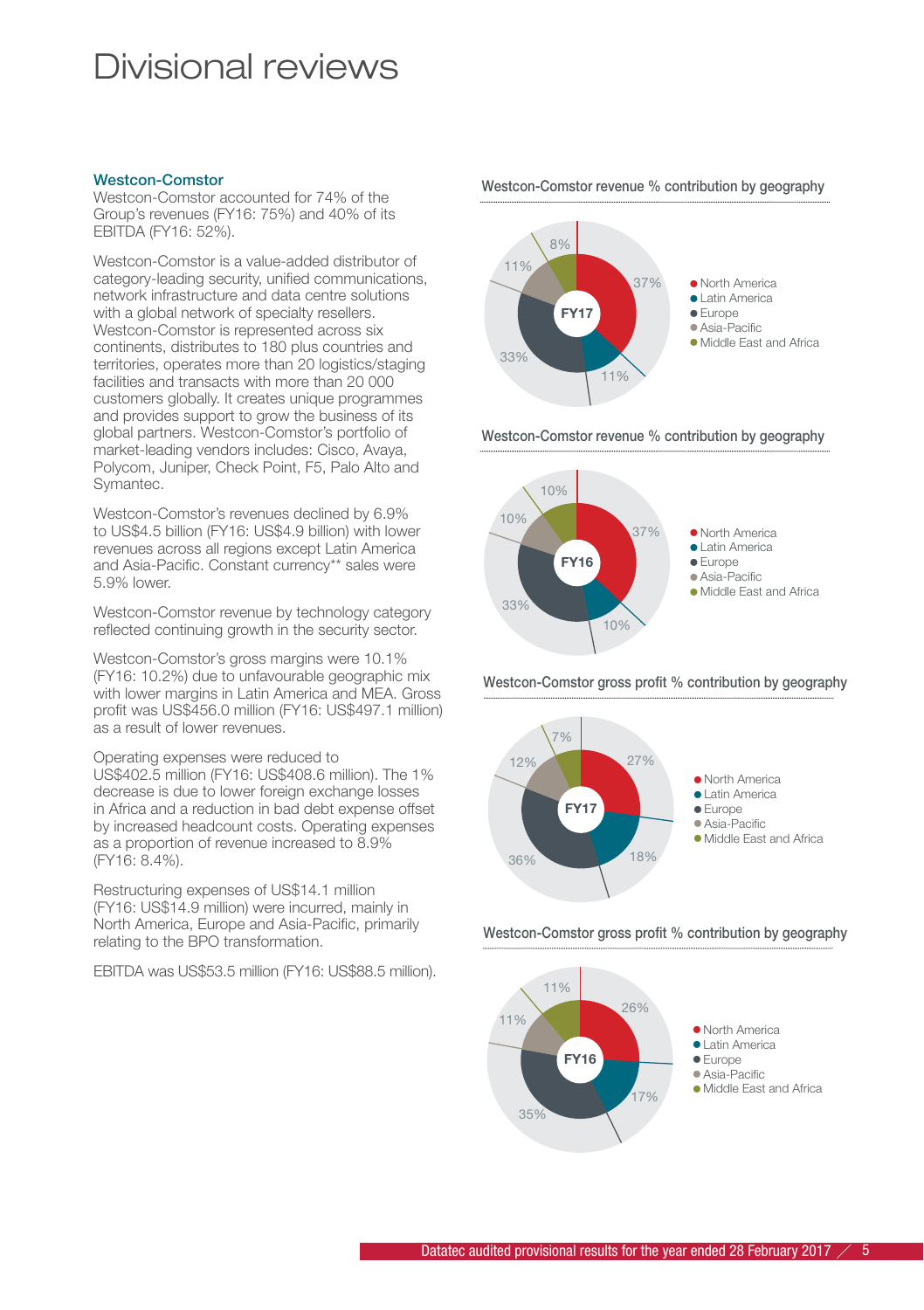## Divisional reviews continued

Adjusted EBITDA^ by geography is shown below:

|                                                                                        | <b>FY17</b><br><b>US\$'m</b> |                | FY16<br>US\$'m        |            | Movement<br>US\$'m |
|----------------------------------------------------------------------------------------|------------------------------|----------------|-----------------------|------------|--------------------|
| <b>Adjusted EBITDA^</b><br>North America<br>Latin America<br>Europe<br>Middle East and | 66<br>26<br>49               | 70<br>24<br>54 |                       |            | (4)<br>2<br>(5)    |
| Africa<br>Asia-Pacific<br>Central costs                                                | (12)<br>6<br>(63)            |                | 6<br>14<br>(59)       |            | (18)<br>(8)<br>(4) |
| <b>Total adjusted</b><br><b>EBITDA</b> <sup>*</sup>                                    | 72                           |                | 109                   |            | (37)               |
|                                                                                        |                              |                | <b>FY17</b><br>US\$'m |            | FY16<br>US\$'m     |
| <b>Adjusted EBITDA^</b><br>Restructuring costs<br>Unrealised foreign exchange          |                              |                |                       | 72<br>(14) | 109<br>(15)        |
| losses<br>Other                                                                        |                              |                |                       | (3)<br>(1) | (5)                |
| <b>EBITDA</b>                                                                          |                              |                |                       | 54         | 89                 |

*^ Adjusted EBITDA includes the same adjustments as used for underlying earnings per share\*, where relevant.*

There was a notable decline in the financial performance in the EMEA region. Transformation challenges in EMEA led to a drop in revenues of US\$262.7 million (12%) in FY17, which constituted 77.9% of the overall year over year revenue decline for Westcon-Comstor.

The drop in revenue resulted in a reduction in gross profit of US\$31.4 million in EMEA, representing 76.4% of the overall year over year gross profit decline for Westcon-Comstor.

Europe went live on SAP during November 2016, resulting in transitional challenges and delayed financial reporting, exacerbated by BPO implementation in that region. Trading conditions in MEA were weak, resulting in a poor performance across the region, with additional receivables writeoffs in Africa and the Middle East.

North America revenues were down US\$111.1 million or 6.7% year over year. This was mainly due to softer Cisco and Avaya sales. The year over year decrease in EBITDA was mainly as a result of lower gross profits associated with the lower revenues.

Latin America performed well, with revenues up US\$24.0 million (4.6%) to US\$517.8 million, and adjusted EBITDA increasing by 7.8% to US\$26.3 million.

In the Asia-Pacific region revenues were up 2.6% and gross profits were up slightly over the prior year. This was mainly attributable to a strong performance in the Asia security business. EBITDA was lower than the prior year, due to higher operating costs, which included additional one-time employee-related costs, sales tax reserves and increased investment costs in China.

Depreciation and amortisation were US\$33.2 million (FY16: US\$26.3 million) resulting in operating profit of US\$20.3 million (FY16: US\$62.2 million).

Net working capital days increased to 39 days (FY16: 34 days) due to a combination of extended collection days and lower inventory turns. The combination of lower cash earning, higher net working capital requirements, US\$40.0 million of capital expenditures and the further purchase of US\$9.2 million Angola government bonds resulted in an increase of US\$132.4 million in net debt to US\$403.4 million.

Of the US\$27.9 million incurred in capitalised development expenditure during FY17, the majority is attributable to the SAP ERP system transition, cloud development and digital transformation.

Westcon-Comstor has invested US\$19.2 million (FY16: US\$10.0 million) of its cash which is trapped in Angola in US Dollar-indexed Angolan government bonds, to mitigate the risk of foreign exchange fluctuations. The coupon rate on all the bonds is

#### Westcon-Comstor revenue % by technology category



Westcon-Comstor revenue % by technology category

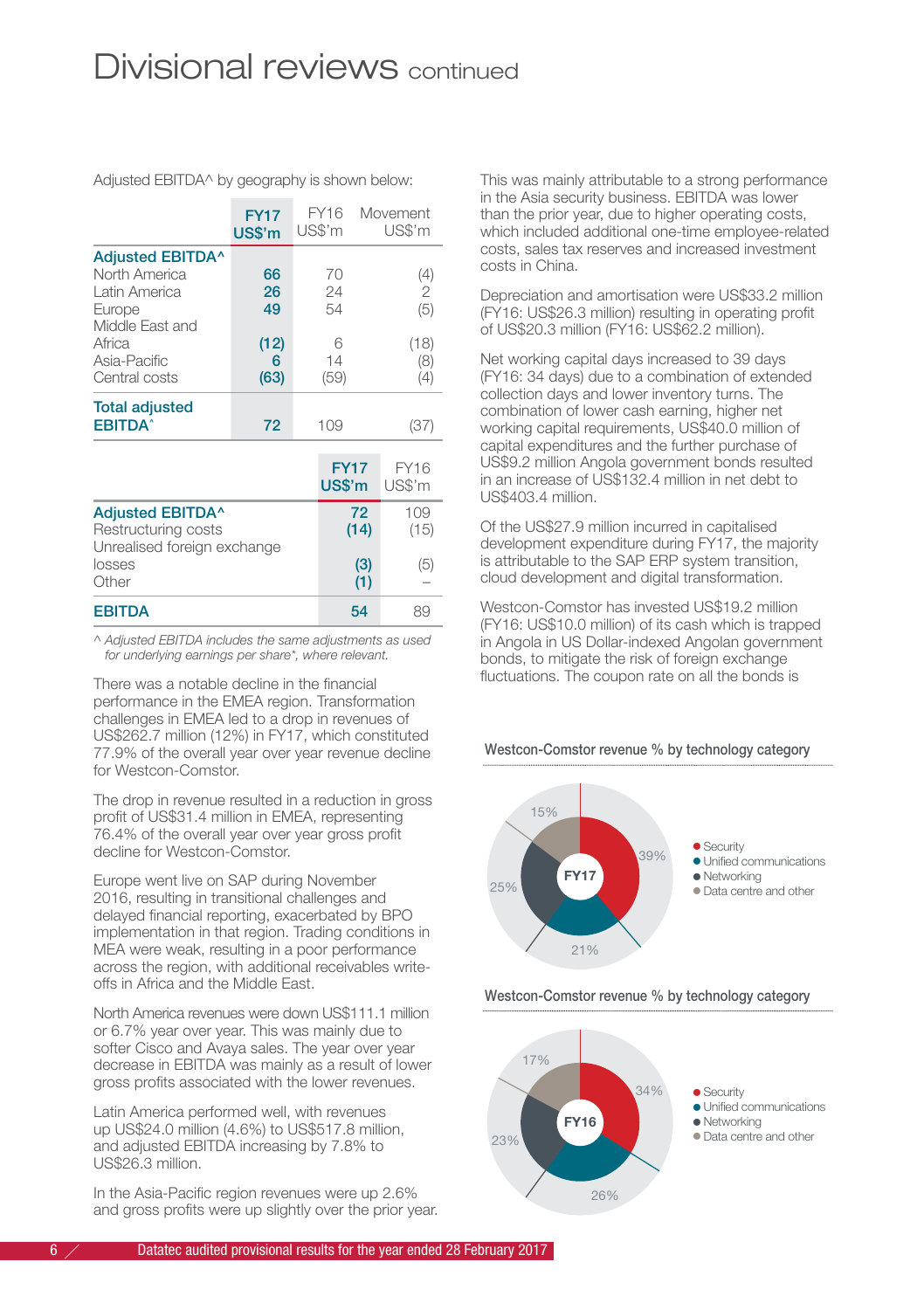7.0% and the US Dollar equivalent will be settled in Kwanza. Westcon-Comstor intends to roll the bonds into new issues of the same type when they mature until such time as the economic situation in Angola improves.

Westcon-Comstor is well positioned to benefit from its global reach, continued growth in security and mobile networks, investments in its cloud practice as well as improving conditions in emerging markets.

#### Logicalis

Logicalis accounted for 25% of the Group's revenues (FY16: 24%) and 58% of its EBITDA (FY16: 47%).

Logicalis is an international IT solutions and managed services provider with expertise in IT infrastructure and networking solutions, communications and collaboration, data centre, cloud solutions and managed services.

Revenues were US\$1.5 billion (FY16: US\$1.5 billion), including US\$2.2 million of revenue from acquisitions made during the period. Services revenues were up 9.3% with strong growth in both professional services and annuity revenue.

Revenue decreases in Europe and North America were offset by increases in Latin America and Asia-Pacific.

In Europe, the UK results were impacted by the continuing restructuring of the UK operation. Latin America was adversely impacted by weak trading conditions in Brazil in the first half and the strong performance of the US Dollar which was mitigated by increased performance in Argentina following relaxation of exchange controls and the subsequent buoyant trading environment.

Revenues from product were down 6.2%, with decreases in Cisco, HPE and IBM, offset by strong growth in other vendor categories including Oracle, NetApp, VMware and ServiceNow.

Logicalis' gross margins were 24.1% (FY16: 23.1%), benefiting from the improved services mix.

Gross profit was up 2.8% to US\$363.3 million (FY16: US\$353.4 million).

Operating expenses in Logicalis increased by 4.3% due in part to incremental integration costs of acquisitions incurred during the period.

EBITDA was US\$79.0 million (FY16: US\$80.9 million), with a corresponding EBITDA margin of 5.2% (FY16:5.3%). EBITDA before restructuring charges was US\$81.2 million. Operating profit was US\$54.4 million (FY16: US\$56.3 million).

Logicalis remained in a net cash position of US\$18.1 million (FY16: US\$77.6 million). The reduction in net cash was caused primarily by significant prepaid expenses in Latin America.

Logicalis continues to have a contingent liability in respect of a possible tax liability at its PromonLogicalis subsidiary in Brazil.

The transition to cloud-based infrastructure solutions





Logicalis revenue % contribution by geography



Logicalis gross profit % contribution by geography



Logicalis gross profit % contribution by geography

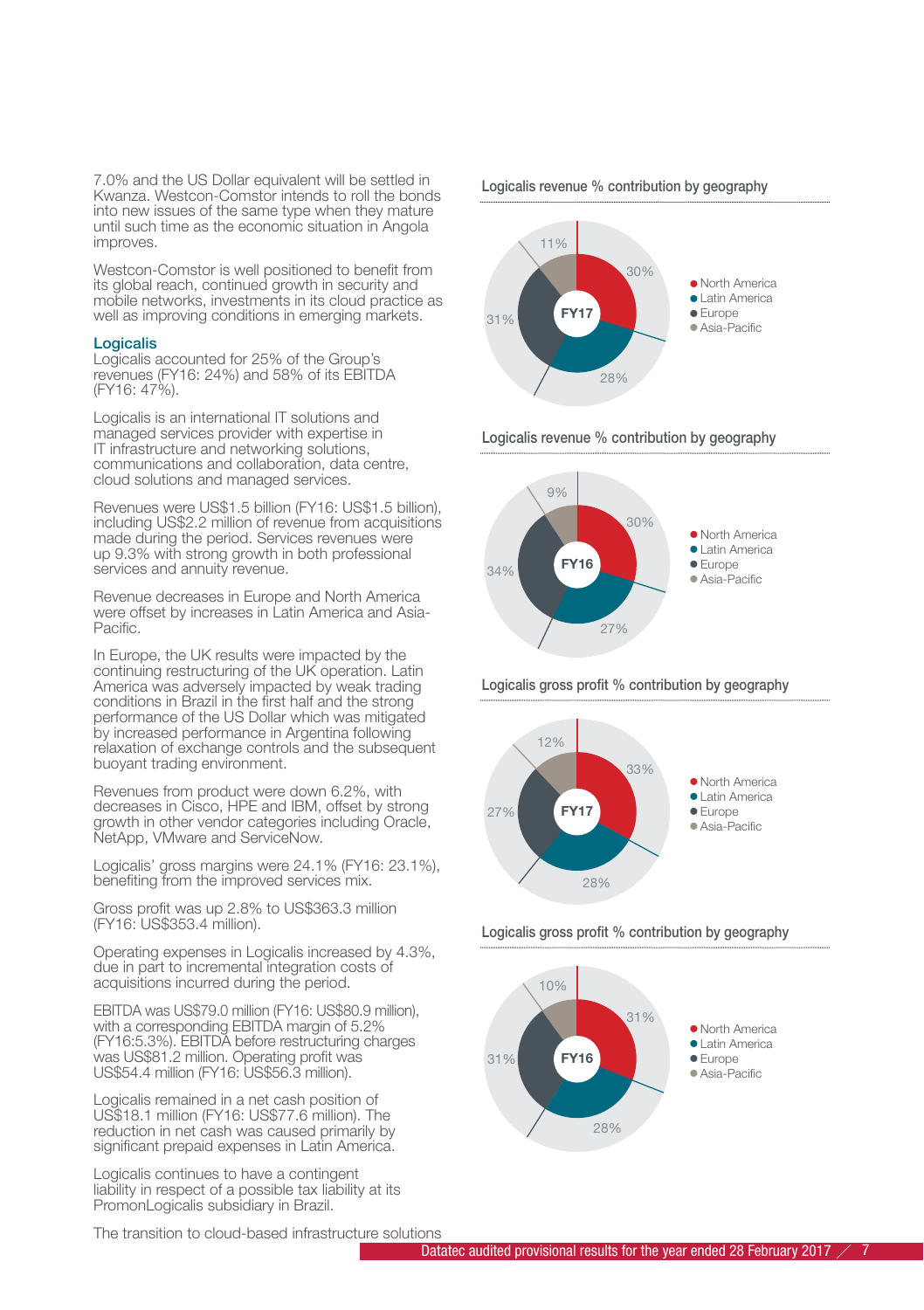## Divisional reviews continued

remains a dominant feature of the ICT market and Logicalis continues to adapt its go-to-market model and develop its services to address this change.

The global market for IT products and services remains stable and Logicalis is seeking to build on its position in higher growth segments such as analytics and security.

#### Corporate, Consulting and Financial Services

This segment accounted for 1% of Group revenues (FY16: 1%).

The Consulting unit comprised: Analysys Mason, a provider of strategic, trusted advisory, modelling and market intelligence services to the telecoms, media and technology industries; and Mason Advisory, an independent and impartial IT consultancy providing related strategic, technical and operational advice to the public and private sectors.

Consulting revenues were US\$39.1 million (FY16: US\$51.4 million) with growth in EBITDA to US\$2.3 million (FY16: US\$1.9 million).

Effective 1 March 2016, the Via Group was transferred to Logicalis and, effective 1 September 2016, Datatec's shareholding in Mason Advisory decreased to 44.7%, from which date Mason Advisory is classified as an associate and accordingly equity accounted.

Datatec Financial Services is continuing its development of financing/leasing solutions for ICT customers through proof of concept to business model and growth prospects. The business recorded revenues of US\$1.9 million in FY17 (FY16: US\$1.0 million) and an EBITDA loss of US\$1.4 million (FY16: loss US\$1.1 million).

Corporate includes the net operating costs of the Datatec head office entities which were US\$11.2 million (FY16: US\$12.3 million). These costs include the remuneration of the Board and head office staff, consulting and audit fees. In addition, foreign exchange losses of US\$3.3 million (FY16: US\$4.1 million gains) are included in this segment.

#### SUBSEQUENT EVENTS

There are no material events arising after the Period to report.

#### REPORTING

The provisional summarised consolidated financial statements are prepared in accordance with the framework concepts and the measurement and recognition requirements of International Financial Reporting Standards (IFRS), the SAICA Financial Reporting Guides as issued by the Accounting Practices Committee, the Financial Reporting Pronouncements as issued by the Financial Reporting Standards Council, as well as the requirements of the Companies Act of South Africa and the JSE Limited's Listings Requirements applicable for provisional reports. The provisional summarised consolidated financial statements also contain the minimum requirements of IAS 34 – Interim Financial Reporting.

The accounting policies are in terms of IFRS and consistent with those applied in the financial statements for FY16, except for the adoption of the revised amendments to accounting standards below in FY17. The adoption of these amendments did not have a material impact on the Group annual financial statements.

- Amendments to IAS 1 *Presentation of Financial Statements* resulting from the Disclosure Initiative (effective for accounting periods beginning on or after 1 January 2016)
- Amendments to IAS 16 *Property, Plant and Equipment* (effective for accounting periods beginning on or after 1 January 2016)
- Amendments to IAS 27 *Equity Method in Separate Financial Statements* (effective for periods beginning on or after 1 January 2016)
- Amendments to IAS 38 *Intangible Assets* (effective for accounting periods beginning on or after 1 January 2016)
- Amendments to IFRS 11 *Joint Arrangements* (effective for accounting periods beginning on or after 1 January 2016)
- Amendments resulting from Annual Improvements 2012 – 2014 Cycle (effective for accounting periods beginning on or after 1 January 2016)

Following an unsolicited approach, Datatec is considering a proposal for a possible disposal of a major share of Westcon-Comstor's operations for a consideration (current and deferred) of more than US\$800 million. Negotiations are continuing and any transaction is subject to regulatory and commercial approvals, including those of the Board and shareholders. There is no certainty that any transaction will be completed, nor is there clarity on the precise terms that may be agreed. In preparing the provisional summarised consolidated financial statements, the Group took particular care to assess whether the provisions of IFRS 5 should be applied to disclose all or part of Westcon-Comstor as a disposal group. The criteria set out in IFRS 5 for applying this disclosure were scrutinised and discussed with the auditors and the Board concluded that it was not appropriate to present Westcon-Comstor as a disposal group at the reporting date.

The provisional summarised consolidated financial statements are not themselves audited, however, the consolidated financial statements from which the provisional summarised consolidated financial statements have been extracted have been audited by the Company's auditors, Deloitte & Touche. The consolidated financial statements and the auditor's unmodified report on the consolidated financial statements and the ISA 810 opinion on the summarised financial statements are available for inspection at the Company's registered office.

The directors take full responsibility for the preparation of these provisional summarised consolidated financial statements and that they have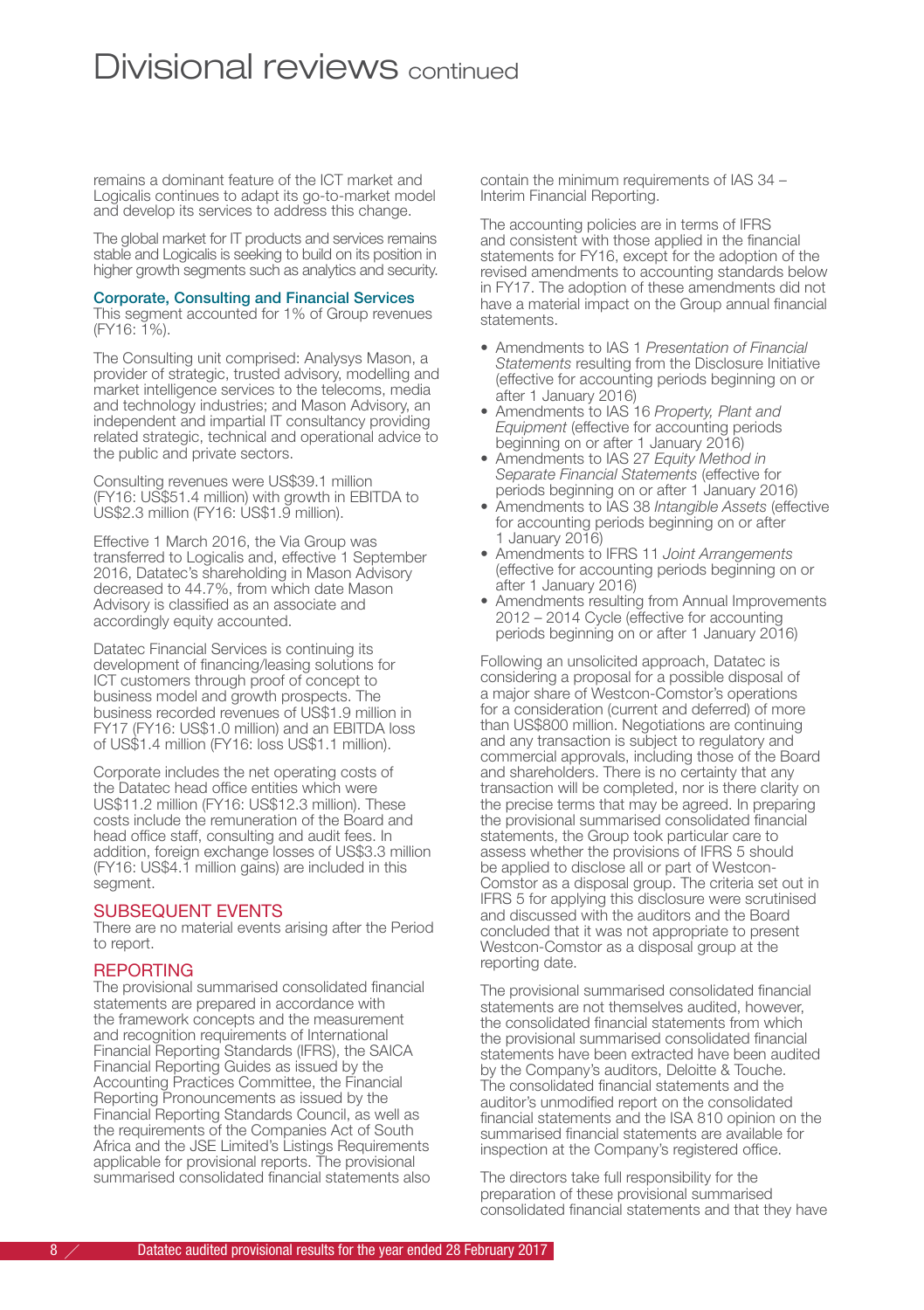been correctly extracted from the underlying audited consolidated financial statements. The preparation of these summarised financial statements for FY17 was supervised by the Chief Financial Officer, Mr Ivan Dittrich, CA(SA).

The auditor's report does not necessarily report on all of the information contained in this announcement/financial results. Shareholders are therefore advised that in order to obtain a full understanding of the nature of the auditor's engagement they should obtain a copy of that report together with the accompanying financial information from the issuer's registered office.

#### **DISCLAIMER**

This announcement may contain statements regarding the future financial performance of the Group which may be considered to be forwardlooking statements. By their nature, forward-looking statements involve risk and uncertainty, and although the Group has taken reasonable care to ensure the accuracy of the information presented, no assurance can be given that such expectations will prove to have been correct.

The Group has attempted to identify important factors that could cause actual actions, events or results to differ materially from those described in forward-looking statements and there may be other factors that cause actions, events or results not to be as anticipated, estimated or intended. It is important to note, that:

- unless otherwise indicated, forward-looking statements indicate the Group's expectations and have not been reviewed or reported on by the Group's external auditors;
- (ii) actual results may differ materially from the Group's expectations if known and unknown risks or uncertainties affect its business, or if estimates or assumptions prove inaccurate;
- (iii) the Group cannot guarantee that any forward-looking statement will materialise and, accordingly, readers are cautioned not to place undue reliance on these forward-looking statements; and
- (iv) the Group disclaims any intention and assumes no obligation to update or revise any forwardlooking statement even if new information becomes available, as a result of future events or for any other reason, other than as required by the JSE Limited Listings Requirements and/ or the AIM Rules.

On behalf of the Board

SJ Davidson Chairman

JP Montanana Chief Executive Officer

IP Dittrich Chief Financial Officer

22 May 2017

#### **DIRECTORS**

SJ Davidson°• (Chairman), JP Montanana• (CEO), IP Dittrich (CFO), O Ighodaro°‡ , JF McCartney°† , MJN Njeke°, CS Seabrooke°, NJ Temple°•

°Non-executive •British †American ‡ Nigerian

- *\* Excluding impairments of goodwill and intangible assets, profit or loss on sale of investments and assets, amortisation of acquired intangible assets, unrealised foreign exchange movements, acquisition-related adjustments, fair value movements on acquisition-related financial instruments, restructuring costs relating to fundamental reorganisations and the taxation effect on all of the aforementioned.*
- *\*\* The pro forma constant currency information, which is the responsibility of the directors of Datatec, presents the Group's revenue for the current year had it been translated at the average foreign currency exchange rates of the prior year. This information is for illustrative purposes only and because of its nature, may not fairly present the Group's revenues. The Group's auditors, Deloitte & Touche have issued an unmodified reasonable assurance report (ISAE 3420: Reasonable Assurance Engagements to Report on the Compilation of Pro Forma Financial Information) on the pro-forma financial information presented, a copy of which is available for inspection at the Company's registered office.*

*To determine the revenues in constant currency terms, the current financial reporting period's monthly revenues in local currency have been converted to US Dollar at the average monthly exchange rates prevailing over the same period in the prior year. The calculation has been prepared for each of the Group's material currencies listed below using the average exchange rates against the US Dollar shown:*

| Average OS Donar excritainge<br>rates | <b>FY17</b> | <b>FY16</b> |
|---------------------------------------|-------------|-------------|
| <b>British Pound</b>                  | 1.32        | 1.51        |
| Euro                                  | 1.10        | 1.10        |
| <b>Brazilian Real</b>                 | 0.30        | 0.28        |
| Australian Dollar                     | 0.75        | 0.74        |
|                                       |             |             |

*Average US Dollar exchange* 

| Canadian Dollar    | 0.76  | 0.76  |
|--------------------|-------|-------|
| Singapore Dollar   | 0.72  | 0.72  |
| Mexican Peso       | 0.05  | 0.05  |
| South African Rand | 14.17 | 13.68 |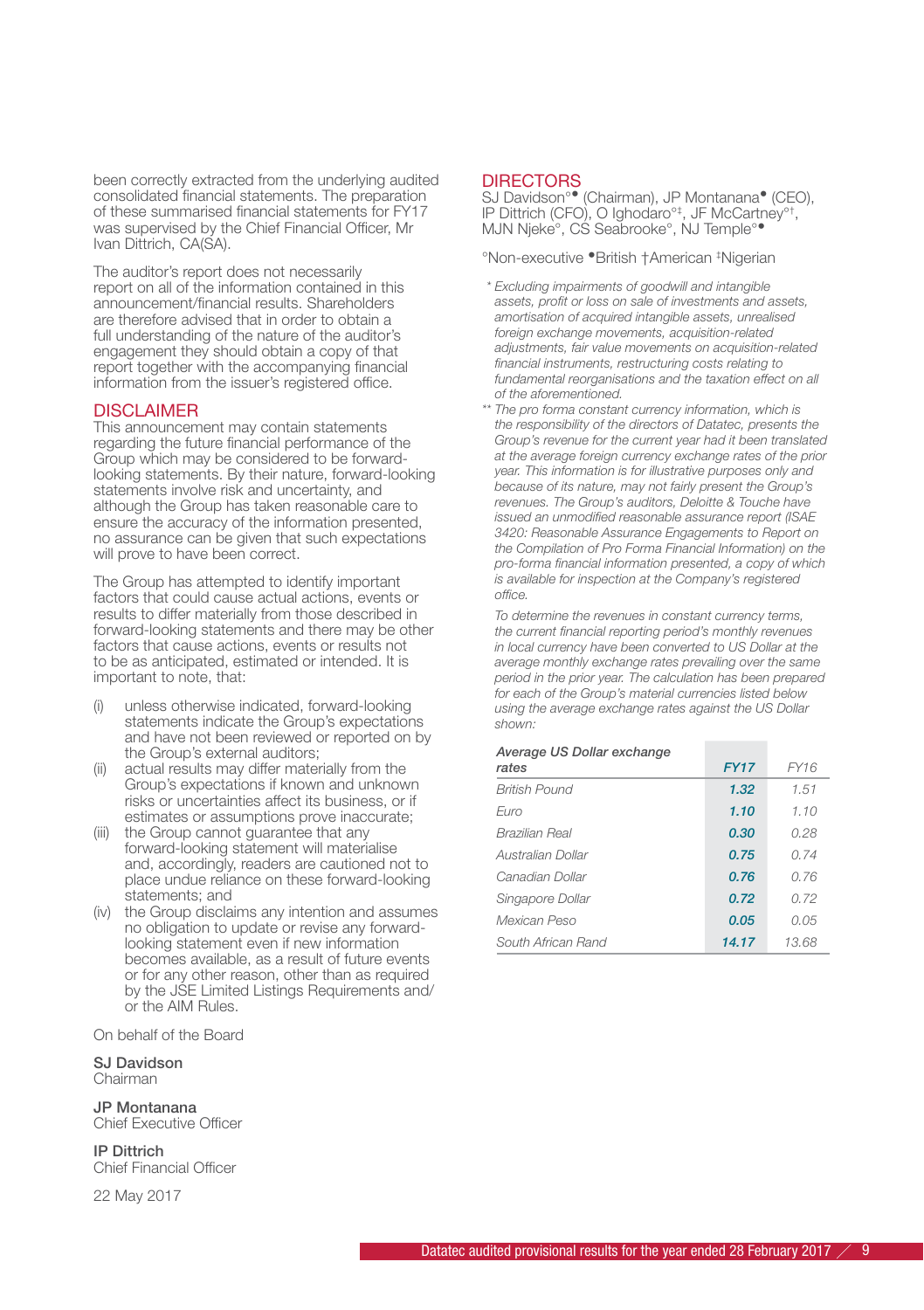## Independent auditor's report on summary consolidated financial statements

#### TO THE SHAREHOLDERS OF DATATEC LIMITED

#### **Opinion**

The summary consolidated financial statements of Datatec Limited, which comprise the summary consolidated statement of financial position as at 28 February 2017, the summary consolidated statements of comprehensive income, changes in equity and cash flows for the year then ended, and related notes, are derived from the audited consolidated financial statements of Datatec Limited for the year ended 28 February 2017.

In our opinion, the accompanying summary consolidated financial statements are consistent, in all material respects, with the audited consolidated financial statements of Datatec Limited, in accordance with the requirements of the JSE Limited Listings Requirements for provisional reports, set out in the "Reporting" note to the summary consolidated financial statements, and the requirements of the Companies Act of South Africa as applicable to summary financial statements.

#### Summary consolidated financial statements

The summary consolidated financial statements do not contain all the disclosures required by the International Financial Reporting Standards and the requirements of the Companies Act of South Africa as applicable to annual financial statements. Reading the summary consolidated financial statements and the auditor's report thereon, therefore, is not a substitute for reading the audited consolidated financial statements of Datatec Limited and the auditor's report thereon.

#### The audited consolidated financial statements and our report thereon

We expressed an unmodified audit opinion on the audited consolidated financial statements in our report dated 19 May 2017. That report also include:

• The communication of other key audit matters as reported in the auditor's report of the audited consolidated financial statements.

#### Directors' responsibility for the summary consolidated financial statements

The directors are responsible for the preparation of the summary consolidated financial statements in accordance with the requirements of the JSE Limited Listings Requirements for provisional reports, set out in the "Reporting" note to the summary consolidated financial statements, and the requirements of the Companies Act of South Africa as applicable to summary financial statements, and for such internal control as the directors determine is necessary to enable the preparation of the summary consolidated financial statements that are free from material misstatement, whether due to fraud or error.

The Listings Requirements require provisional reports to be prepared in accordance with the framework concepts and the measurement and recognition requirements of International Financial Reporting Standards (IFRS), the SAICA Financial Reporting Guides as issued by the Accounting Practices Committee and Financial Pronouncements as issued by the Financial Reporting Standards Council, and to also, as a minimum, contain the information required by IAS 34, *Interim Financial Reporting*.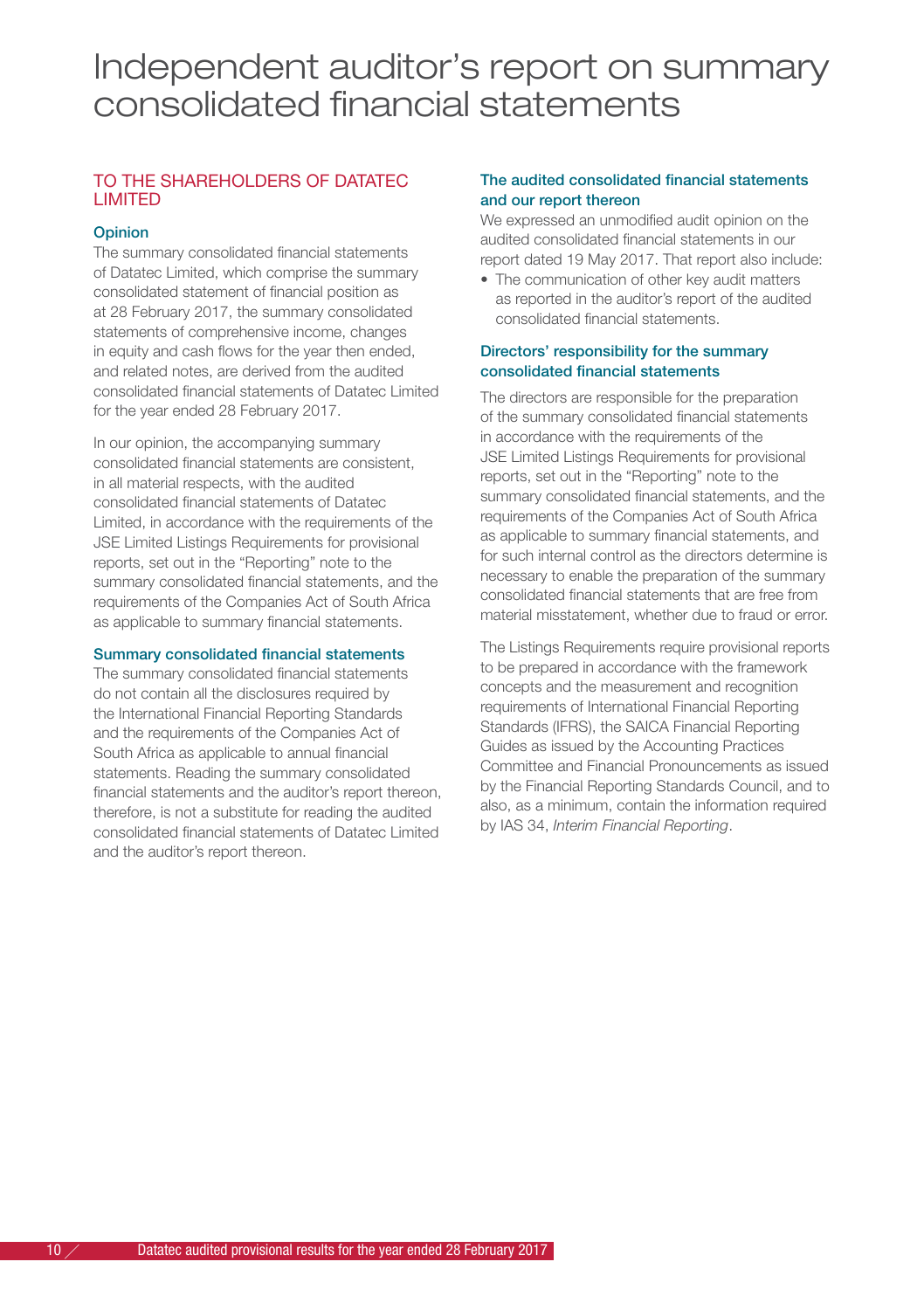#### Auditor's responsibility

Our responsibility is to express an opinion on whether the summary consolidated financial statements are consistent, in all material respects, with the consolidated audited financial statements based on our procedures, which were conducted in accordance with International Standard on Auditing (ISA) 810 (Revised), Engagements to Report on Summary Financial Statements.

Delitte - Touche

Deloitte & Touche Per: MH Holme Partner

19 May 2017

Building 1 and 2, Deloitte Place, The Woodlands Woodlands Drive, Woodmead, Sandton Riverwalk Office Park, Block B 41 Matroosberg Road, Ashlea Gardens X6 Pretoria

National Executive: \*LL Bam Chief Executive Officer \*TMM Jordan Deputy Chief Executive Officer \*MJ Jarvis Chief Operating Officer \*GM Pinnock Audit \*N Sing Risk Advisory \*NB Kadar Tax TP Pillay Consulting S Gwala BPaaS \*K Black Clients & Industries \*JK Mazzocco Talent & Transformation \*MJ Comber Reputation & Risk \*TJ Brown Chairman of the Board

A full list of partners and directors is available on request

\* Partner and registered auditor

BBBEE rating: Level 2 contributor in terms of DTI Generic Scorecard as per the amended Codes of Good Practice

Associate of Deloitte Africa, a member of Deloitte Touche Tohmatsu Limited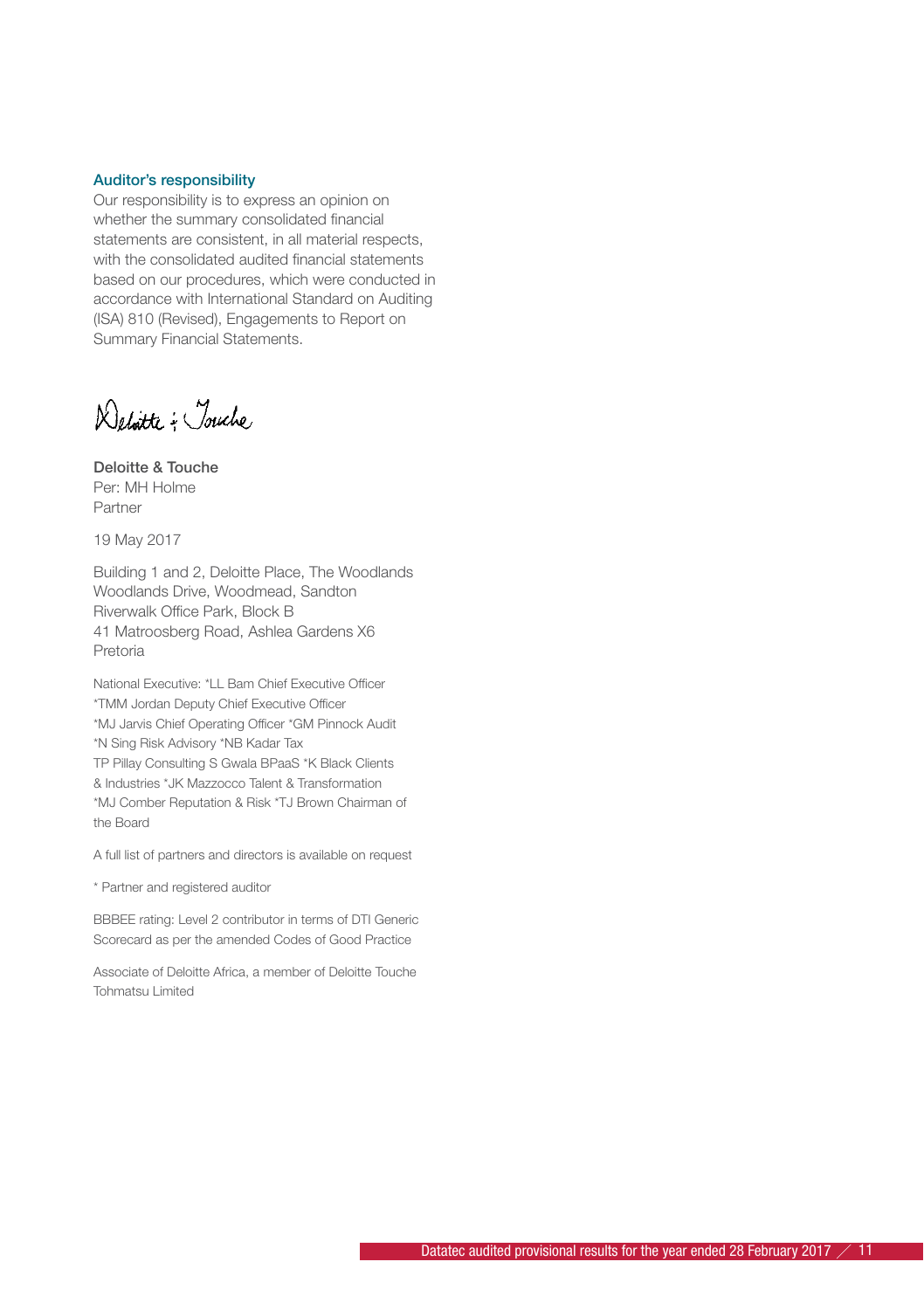## Summarised consolidated statement of comprehensive income

for the year ended 28 February 2017

| <b>US\$'000</b>                                                                    | <b>Audited</b><br><b>Year ended</b><br>February 2017 | Audited<br>Year ended<br>February 2016 |
|------------------------------------------------------------------------------------|------------------------------------------------------|----------------------------------------|
| <b>Revenue</b>                                                                     | 6 083 383                                            | 6454782                                |
| Continued operations                                                               | 6 081 167                                            | 6401171                                |
| Revenue from acquisitions                                                          | 2 2 1 6                                              | 53 611                                 |
| Cost of sales                                                                      | (5250251)                                            | (5586043)                              |
| <b>Gross profit</b>                                                                | 833 132                                              | 868739                                 |
| Operating costs                                                                    | (696 842)                                            | (691 673)                              |
| Restructuring costs                                                                | (16 559)                                             | (15285)                                |
| Share-based payments                                                               | (861)                                                | 329                                    |
| Operating profit before interest, tax, depreciation and<br>amortisation ("EBITDA") | 118870                                               | 162 110                                |
| Depreciation                                                                       | (31 430)                                             | (28589)                                |
| Amortisation of capitalised development expenditure                                | (13812)                                              | (7660)                                 |
| Amortisation of acquired intangible assets and software                            | (13087)                                              | (15 255)                               |
| Intangible asset impairment                                                        |                                                      | (75)                                   |
| <b>Operating profit</b>                                                            | 60 541                                               | 110 531                                |
| Interest income                                                                    | 3994                                                 | 3670                                   |
| Finance costs                                                                      | (28197)                                              | (27549)                                |
| Share of equity-accounted investment losses                                        | (793)                                                | (252)                                  |
| Acquisition-related fair value adjustments                                         | 5 5 6 5                                              | 1768                                   |
| Fair value adjustments on put option liabilities                                   | 658                                                  | 22                                     |
| Fair value adjustments on deferred and/or contingent<br>purchase consideration     | 4 9 0 7                                              | 1746                                   |
| Other income                                                                       | 230                                                  | 266                                    |
| Profit on disposal of associate/loss of control of subsidiary                      | 319                                                  |                                        |
| <b>Profit before taxation</b>                                                      | 41 659                                               | 88 434                                 |
| Taxation                                                                           | (30910)                                              | (39956)                                |
| Profit for the year                                                                | 10749                                                | 48 478                                 |
| Other comprehensive income/(loss)                                                  |                                                      |                                        |
| Items that may be reclassified subsequently to profit or loss                      |                                                      |                                        |
| Exchange differences arising on translation to presentation currency               | 56 947                                               | (87401)                                |
| Translation of equity loans net of tax effect                                      | (9994)                                               | (1075)                                 |
| Transfers and other items                                                          | 622                                                  | 64                                     |
| Total comprehensive income/(loss) for the year                                     | 58 324                                               | (39934)                                |
| Profit attributable to:                                                            |                                                      |                                        |
| Owners of the parent                                                               | 3038                                                 | 39 949                                 |
| Non-controlling interests                                                          | 7711                                                 | 8529                                   |
|                                                                                    | 10749                                                | 48 478                                 |
| Total comprehensive income/(loss) attributable to:                                 |                                                      |                                        |
| Owners of the parent                                                               | 44 732                                               | (37 505)                               |
| Non-controlling interests                                                          | 13 592                                               | (2429)                                 |
|                                                                                    | 58 324                                               | (39934)                                |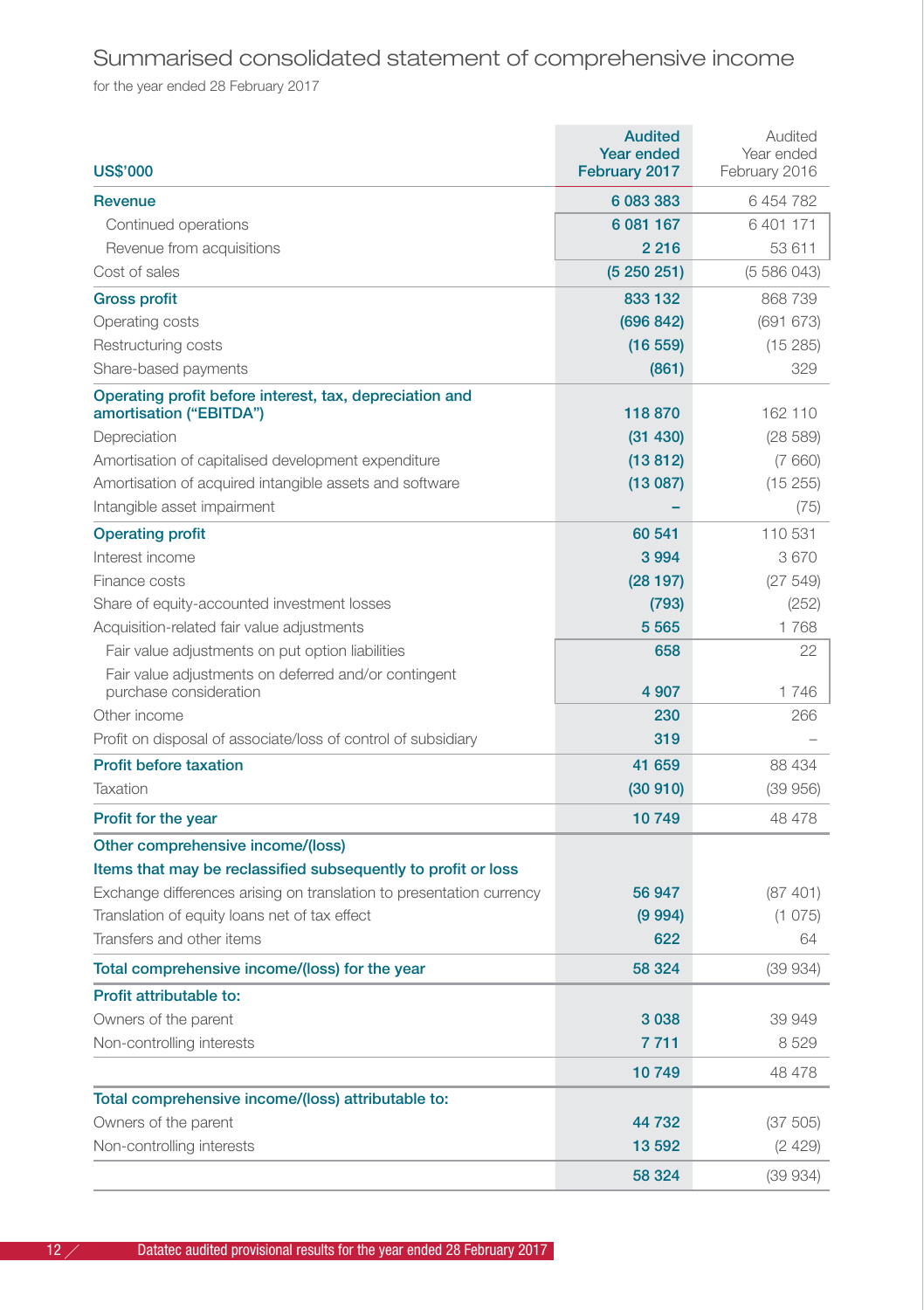|                                          | <b>Audited</b><br>Year ended | Audited<br>Year ended |
|------------------------------------------|------------------------------|-----------------------|
| <b>US\$'000</b>                          | February 2017                | February 2016         |
| Number of shares issued (millions)       |                              |                       |
| <b>Issued</b>                            | 212                          | 209                   |
| Weighted average                         | 211                          | 206                   |
| Diluted weighted average                 | 212                          | 207                   |
| Earnings per share ("EPS") (US cents)    |                              |                       |
| Basic                                    | 1.4                          | 19.3                  |
| Diluted basic                            | 1.4                          | 19.3                  |
|                                          |                              |                       |
| <b>SALIENT FINANCIAL FEATURES</b>        |                              |                       |
| <b>Headline earnings</b>                 | 4 2 9 3                      | 40 016                |
| Headline earnings per share (US cents)   |                              |                       |
| Headline                                 | 2.0                          | 19.4                  |
| Diluted headline                         | 2.0                          | 19.3                  |
| <b>Underlying earnings</b>               | 23 142                       | 66 160                |
| Underlying earnings per share (US cents) |                              |                       |
| Underlying                               | 11.0                         | 32.0                  |
| Diluted underlying                       | 10.9                         | 32.0                  |
| Net asset value per share (US cents)     | 403.5                        | 396.7                 |
| <b>KEY RATIOS</b>                        |                              |                       |
| Gross margin (%)                         | 13.7                         | 13.5                  |
| EBITDA (%)                               | 2.0                          | 2.5                   |
| Effective tax rate (%)                   | 74.2                         | 45.2                  |
| <b>Exchange rates</b>                    |                              |                       |
| Average Rand/US\$ exchange rate          | 14.2                         | 13.7                  |
| Closing Rand/US\$ exchange rate          | 13.0                         | 16.2                  |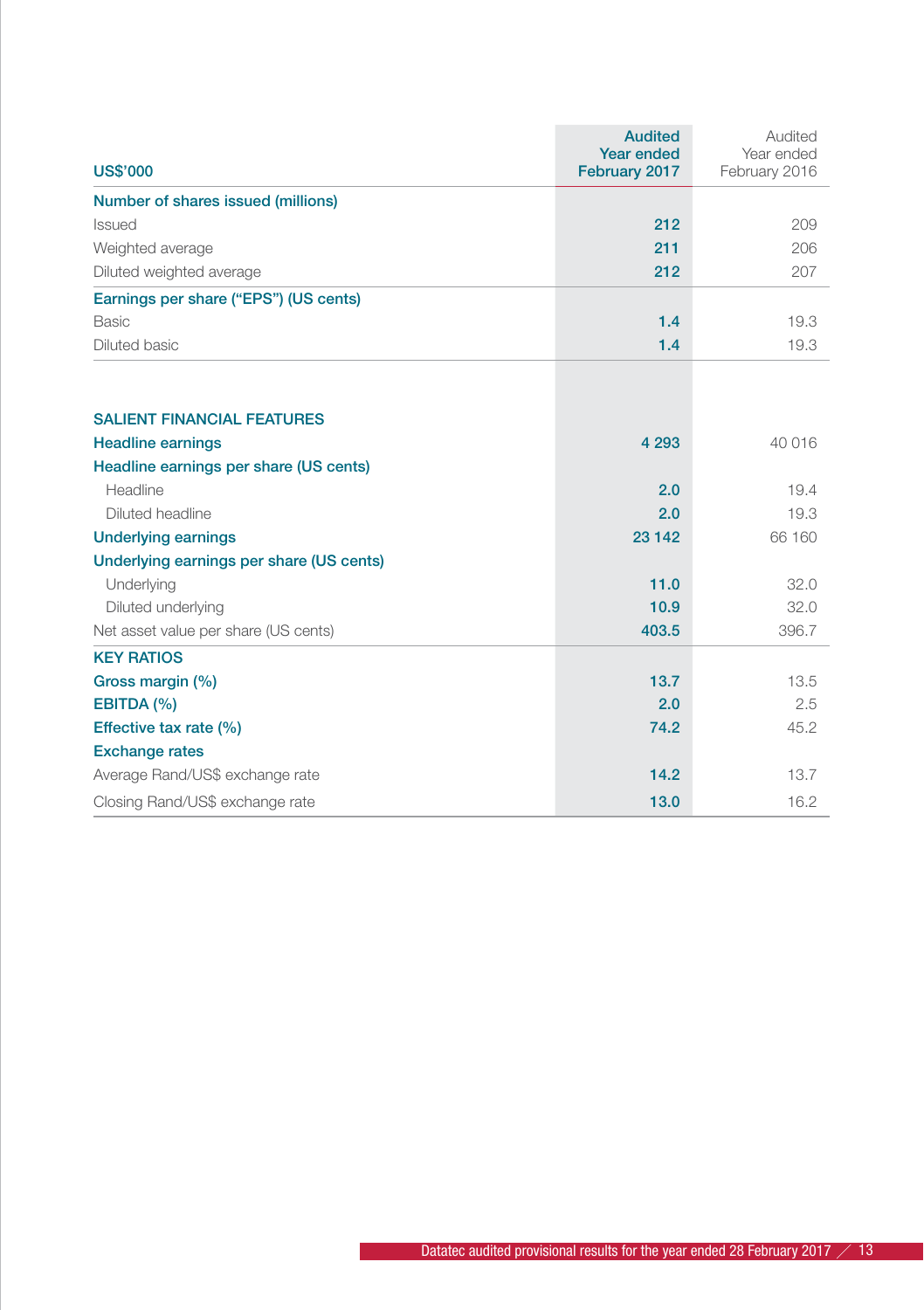## Summarised consolidated statement of financial position

as at 28 February 2017

|                                                     | <b>Audited</b><br><b>Year ended</b> | Audited<br>Year ended |
|-----------------------------------------------------|-------------------------------------|-----------------------|
| <b>US\$'000</b>                                     | February 2017                       | February 2016         |
| <b>ASSETS</b>                                       |                                     |                       |
| Non-current assets                                  | 786 361                             | 766 142               |
| Property, plant and equipment                       | 73742                               | 76 204                |
| Goodwill                                            | 461 651                             | 462 577               |
| Capitalised development expenditure                 | 80 843                              | 66411                 |
| Acquired intangible assets and software             | 48 6 20                             | 59798                 |
| Investments                                         | 24 887                              | 16 092                |
| Deferred tax assets                                 | 67 644                              | 51 062                |
| Finance lease receivables                           | 8885                                | 7994                  |
| Other receivables                                   | 20 089                              | 26 004                |
| <b>Current assets</b>                               | 2 698 539                           | 2616800               |
| Inventories                                         | 438 503                             | 434 669               |
| Trade receivables                                   | 1 548 003                           | 1510327               |
| Current tax assets                                  | 17849                               | 12 154                |
| Prepaid expenses and other receivables              | 340 696                             | 242 744               |
| Finance lease receivables                           | 7854                                | 4052                  |
| Cash resources                                      | 345 634                             | 412 854               |
| <b>Total assets</b>                                 | 3 484 900                           | 3 382 942             |
| <b>EQUITY AND LIABILITIES</b>                       |                                     |                       |
| Equity attributable to equity holders of the parent | 854 986                             | 830 366               |
| Share capital and premium                           | 151 947                             | 115 090               |
| Non-distributable reserves                          | 63 299                              | 90 7 27               |
| Foreign currency translation reserve                | (141816)                            | (182 777)             |
| Share-based payment reserve                         | 2681                                | 1733                  |
| Distributable reserves                              | 778 875                             | 805 593               |
| Non-controlling interests                           | 51 889                              | 39 054                |
| <b>Total equity</b>                                 | 906 875                             | 869 420               |
| <b>Non-current liabilities</b>                      | 127 056                             | 112 645               |
| Long-term liabilities                               | 31 902                              | 21 252                |
| Liability for share-based payments                  | 2080                                | 5 1 7 4               |
| Amounts owing to vendors                            | 580                                 | 2762                  |
| Deferred tax liabilities                            | 78 959                              | 73 491                |
| Provisions                                          | 8 3 7 6                             | 9215                  |
| Other liabilities                                   | 5 1 5 9                             | 751                   |
| <b>Current liabilities</b>                          | 2 450 969                           | 2 400 877             |
| Trade and other payables                            | 1720391                             | 1778908               |
| Short-term interest-bearing liabilities             | 64 787                              | 51 461                |
| Provisions                                          | 8634                                | 9 3 0 7               |
| Amounts owing to vendors                            | 512                                 | 7742                  |
| Current tax liabilities                             | 11 159                              | 7920                  |
| <b>Bank overdrafts</b>                              | 645 486                             | 545 539               |
| <b>Total equity and liabilities</b>                 | 3 484 900                           | 3 382 942             |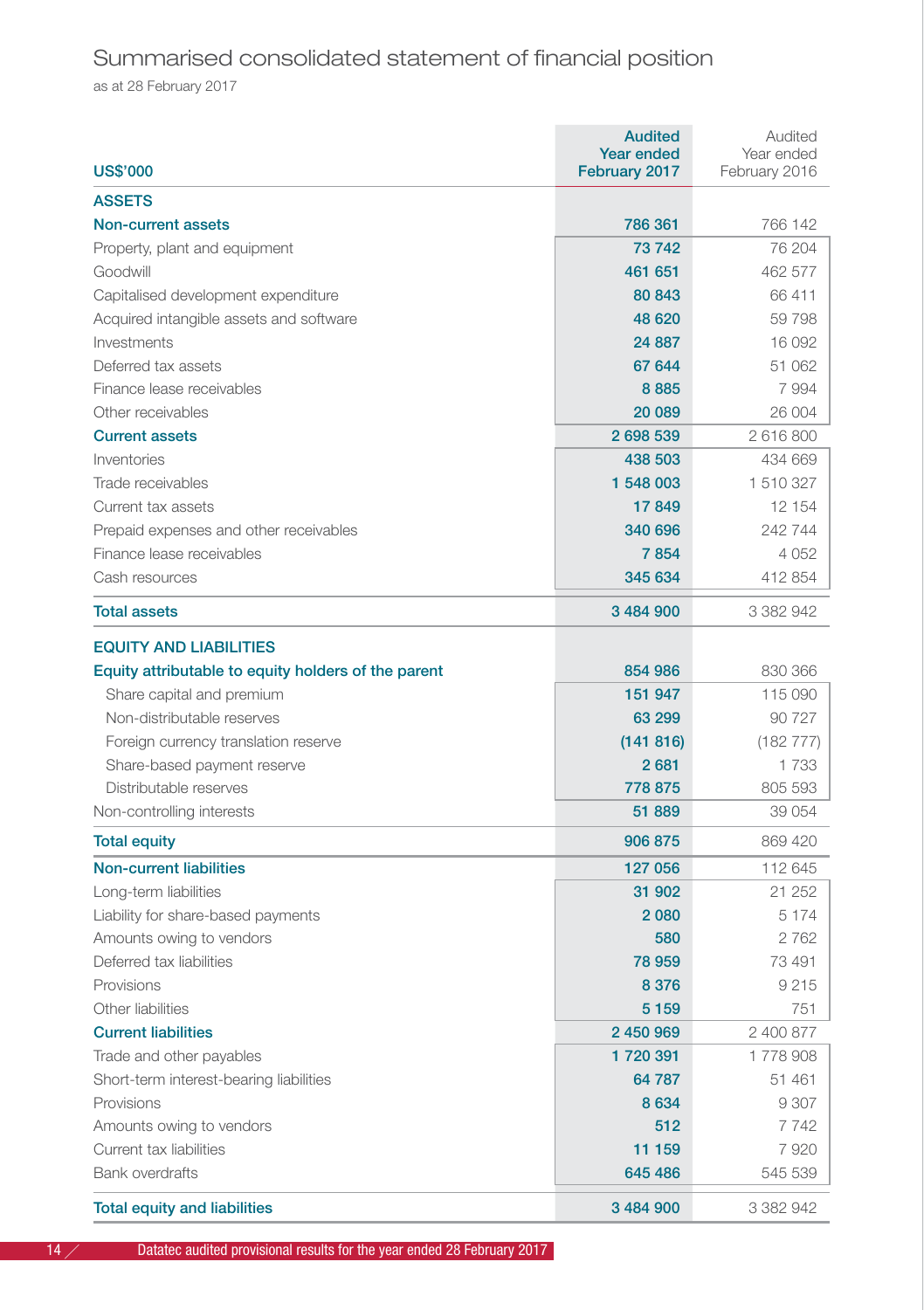## Summarised consolidated statement of cash flows

for the year ended 28 February 2017

| <b>US\$'000</b>                                           | <b>Audited</b><br><b>Year ended</b><br>February 2017 | Audited<br>Year ended<br>February 2016 |
|-----------------------------------------------------------|------------------------------------------------------|----------------------------------------|
| Operating profit before working capital changes           | 134 535                                              | 185 687                                |
| Working capital changes                                   | (184576)                                             | (59 433)                               |
| (Increase)/decrease in inventories                        | (11995)                                              | 18                                     |
| Increase in receivables                                   | (83753)                                              | (142708)                               |
| (Decrease)/increase in payables                           | (88828)                                              | 83 257                                 |
| Other working capital changes                             | 12720                                                | 2816                                   |
| Cash (utilised in)/generated from operations              | (37321)                                              | 129 070                                |
| Net finance costs paid                                    | (25 264)                                             | (21176)                                |
| <b>Taxation paid</b>                                      | (43 299)                                             | (39 876)                               |
| Net cash (outflow)/inflow from operating activities       | (105 884)                                            | 68 018                                 |
| Cash outflow for acquisitions                             | (1854)                                               | (46181)                                |
| Net cash outflow from other investing activities          | (67819)                                              | (73108)                                |
| Net cash inflow/(outflow) from other financing activities | 17422                                                | (29 221)                               |
| Net proceeds from shares issued                           |                                                      | 18014                                  |
| Dividends paid to shareholders                            | (20949)                                              | (22 200)                               |
| Net decrease in cash and cash equivalents                 | (179084)                                             | (84678)                                |
| Cash and cash equivalents at the beginning of the year    | (132685)                                             | (22101)                                |
| Translation differences on cash and cash equivalents      | 11 917                                               | (25906)                                |
| Cash and cash equivalents at the end of the year*         | (299 852)                                            | (132685)                               |

\**Comprises cash resources, net of bank overdrafts.*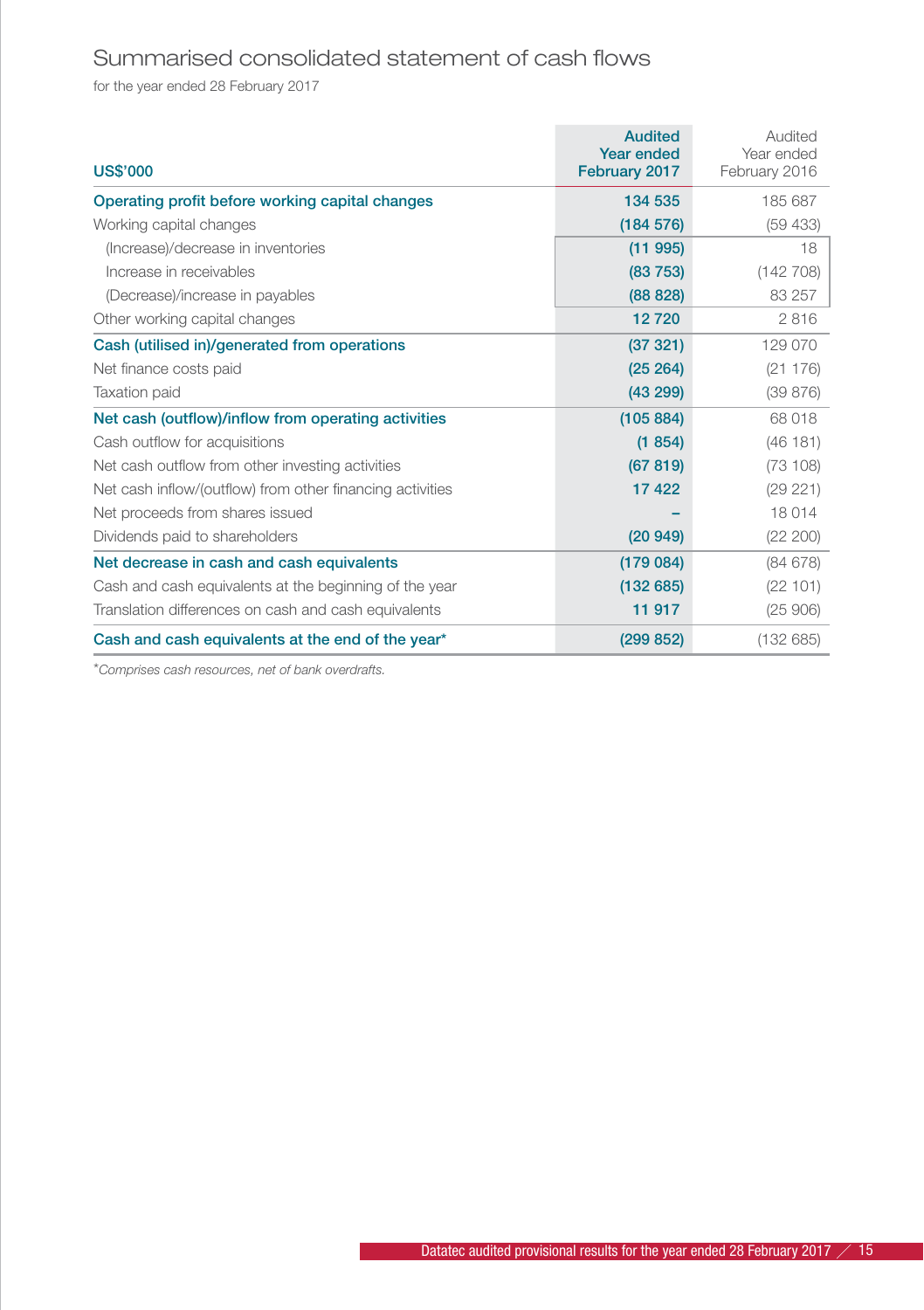### Summarised consolidated statement of changes in total equity

for the year ended 28 February 2017

| <b>US\$'000</b>                                                     | <b>Audited</b><br>Year ended<br>February 2017 | Audited<br>Year ended<br>February 2016 |
|---------------------------------------------------------------------|-----------------------------------------------|----------------------------------------|
| Balance at the beginning of the year                                | 869 420                                       | 912449                                 |
| Transactions with equity holders of the parent                      |                                               |                                        |
| Comprehensive income/(loss)                                         | 44 732                                        | (37 505)                               |
| New share issues                                                    |                                               | 18 014                                 |
| <b>Dividends</b>                                                    | (20949)                                       | (22 200)                               |
| Treasury shares purchased by the share trust                        |                                               | (352)                                  |
| Share-based payments                                                | 837                                           | 1 042                                  |
| Acquisitions of additional interests from non-controlling interests |                                               | 517                                    |
| Transactions with non-controlling interests                         |                                               |                                        |
| Comprehensive income/(loss)                                         | 13 592                                        | (2 4 2 9 )                             |
| Acquisitions of additional interests from non-controlling interests |                                               | (116)                                  |
| Disposals of additional interests from non-controlling interests    | (757)                                         |                                        |
| Balance at the end of the year                                      | 906 875                                       | 869 420                                |

### Determination of headline and underlying earnings

for the year ended 28 February 2017

|                                                               | <b>Audited</b><br>Year ended | Audited<br>Year ended |
|---------------------------------------------------------------|------------------------------|-----------------------|
| <b>US\$'000</b>                                               | February 2017                | February 2016         |
| Profit attributable to the equity holders of the parent       | 3038                         | 39 949                |
| Headline earnings adjustments                                 | 1 2 6 2                      | 68                    |
| Intangible asset impairment                                   |                              | 75                    |
| Property impairment                                           | 1 600                        |                       |
| Profit on disposal of associate/loss of control of subsidiary | (319)                        |                       |
| Profit on disposal of property, plant and equipment           | (36)                         | (9)                   |
| Tax effect                                                    | 17                           | $\mathbf{2}$          |
| Non-controlling interests                                     | (7)                          | (1)                   |
| <b>Headline earnings</b>                                      | 4 2 9 3                      | 40 016                |
| DETERMINATION OF UNDERLYING FARNINGS                          |                              |                       |
| Underlying earnings adjustments                               | 24 677                       | 32 314                |
| Unrealised foreign exchange losses                            | 1854                         | 4679                  |
| Acquisition-related fair value adjustments                    | (5565)                       | (1768)                |
| Restructuring costs                                           | 16 559                       | 15 2 8 5              |
| Amortisation of acquired intangible assets                    | 11829                        | 14 118                |
| Tax effect                                                    | (5488)                       | (5898)                |
| Non-controlling interests                                     | (340)                        | (272)                 |
| <b>Underlying earnings</b>                                    | 23 142                       | 66 160                |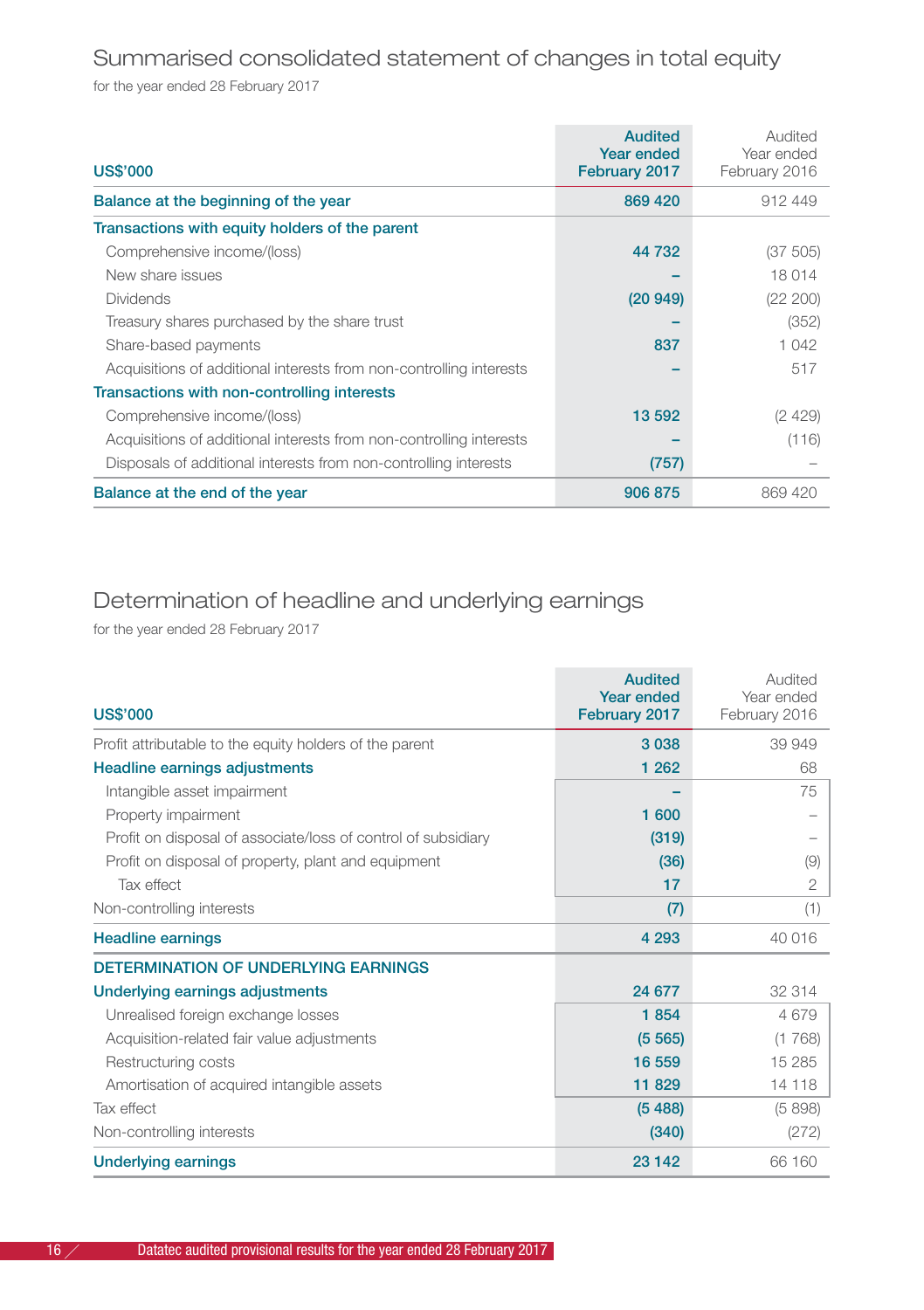### Summarised segmental analysis

for the year ended 28 February 2017

|                                                                                           |           |                         |           |                          |          | Corporate,<br><b>Consulting and</b> |           |              |
|-------------------------------------------------------------------------------------------|-----------|-------------------------|-----------|--------------------------|----------|-------------------------------------|-----------|--------------|
|                                                                                           |           | <b>Westcon-Comstor</b>  |           | Logicalis                |          | <b>Financial Services</b>           |           | <b>Total</b> |
| <b>US\$'000</b>                                                                           | 2017      | 2016                    | 2017      | 2016                     | 2017     | 2016                                | 2017      | 2016         |
| Revenue                                                                                   | 4 532 083 | 4 869 592               | 1 510 299 | 1 532 766                | 41 001   | 52 424                              | 6 083 383 | 6 454 782    |
| <b>EBITDA</b>                                                                             | 53 503    | 88 538                  | 79 009    | 80 947                   | (13642)  | (7375)                              | 118 870   | 162 110      |
| <b>Reconciliation of</b><br>operating profit/(loss)<br>to profit/(loss) after<br>taxation |           |                         |           |                          |          |                                     |           |              |
| Operating profit/(loss)                                                                   | 20 323    | 62 212                  | 54 4 22   | 56 355                   | (14204)  | (8036)                              | 60 541    | 110 531      |
| Interest income                                                                           | 2 3 9 5   | 1 2 4 3                 | 1 2 7 3   | 1708                     | 326      | 719                                 | 3 9 9 4   | 3670         |
| Finance costs                                                                             | (21042)   | (19882)                 | (7112)    | (7132)                   | (43)     | (535)                               | (28197)   | (27549)      |
| Share of equity-<br>accounted investment<br>earnings                                      | (933)     | (252)                   |           | $\overline{\phantom{0}}$ | 140      |                                     | (793)     | (252)        |
| Fair value movements<br>on put option liabilities                                         | 658       | 22                      |           |                          |          |                                     | 658       | 22           |
| Fair value adjustments<br>on deferred purchase<br>consideration                           |           | 1750                    | 4 9 0 7   | (4)                      |          |                                     | 4 907     | 1746         |
| Other income                                                                              |           | 13                      |           |                          | 230      | 253                                 | 230       | 266          |
| Profit on diposal of<br>associate/loss of control<br>of subsidiary                        |           |                         |           | $\overline{\phantom{0}}$ | 319      |                                     | 319       |              |
| Profit/(loss) before<br>taxation                                                          | 1 4 0 1   | 45 106                  | 53 490    | 50 927                   | (13 232) | (7599)                              | 41 659    | 88 434       |
| Taxation                                                                                  | (11883)   | (23048)                 | (16 808)  | (13743)                  | (2 219)  | (3165)                              | (30910)   | (39956)      |
| Profit/(loss) after<br>taxation                                                           | (10482)   | 22 058                  | 36 682    | 37 184                   | (15451)  | (10764)                             | 10749     | 48 478       |
| <b>Total assets</b>                                                                       | 2 405 604 | 2 311 200               | 986 291   | 958 854                  | 93 005   | 112 888                             | 3 484 900 | 3 382 942    |
| <b>Total liabilities</b>                                                                  |           | $(1861416)$ $(1769655)$ | (685 867) | (684 826)                | (30742)  | (59041)                             | (2578025) | (2513522)    |

Sales and purchases between Group companies are concluded at arm's length in the ordinary course of business. The inter-group sales of goods and provision of services for the year ended 28 February 2017 amounted to US\$97.5 million (FY16: US\$105.7 million).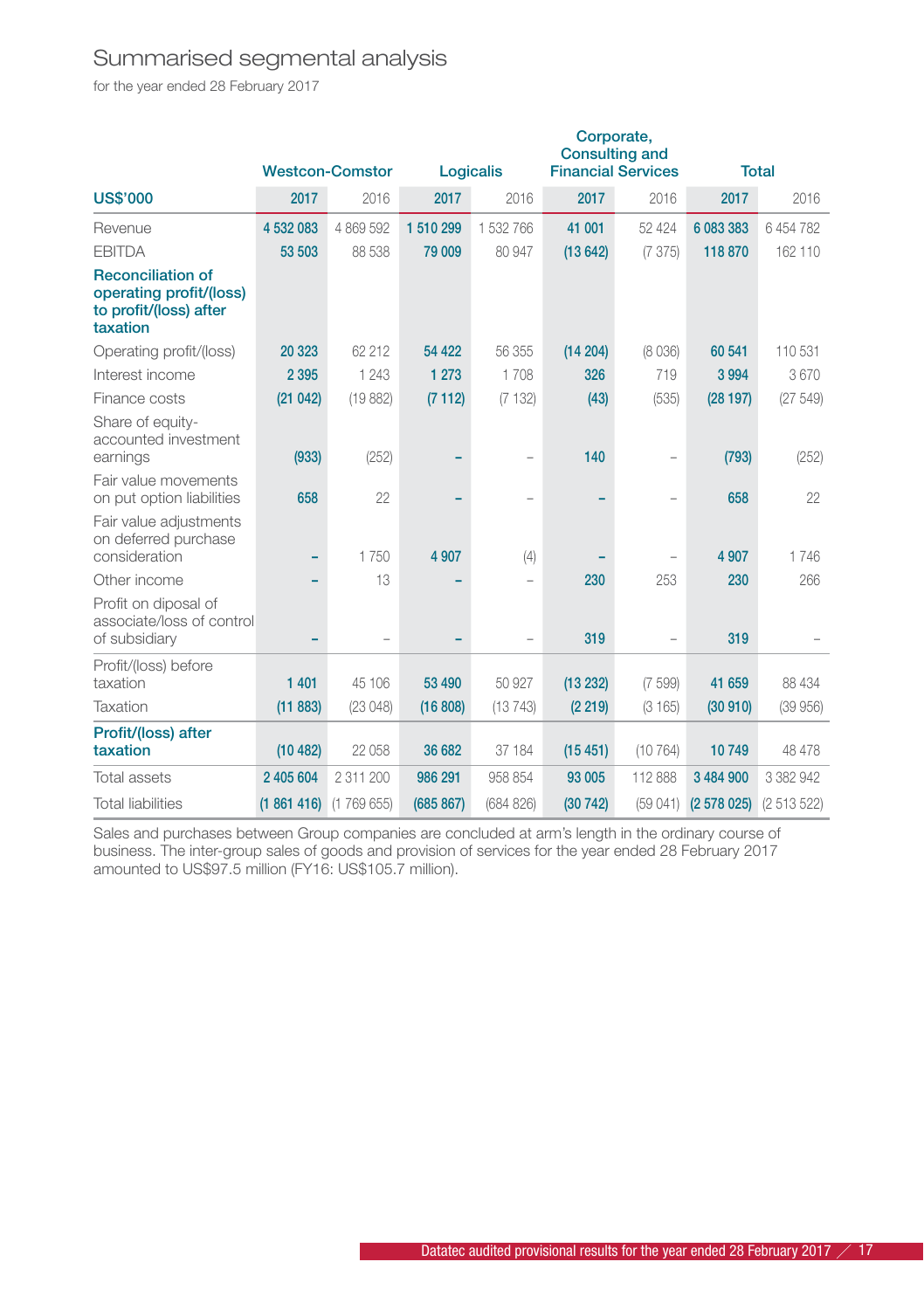## Capital expenditure and commitments

as at 28 February 2017

| <b>US\$'000</b>                                                                                     | <b>Audited</b><br><b>Year ended</b><br>February 2017 | Audited<br>Year ended<br>February 2016 |
|-----------------------------------------------------------------------------------------------------|------------------------------------------------------|----------------------------------------|
| Capital expenditure incurred in the current year (including capitalised<br>development expenditure) | 61 453                                               | 63 227                                 |
| Capital commitments at the end of the year                                                          | 36 155                                               | 45 247                                 |
| Lease commitments at the end of the year                                                            | 133 202                                              | 158 621                                |
| Payable within one year                                                                             | 33 894                                               | 36 434                                 |
| Payable after one year                                                                              | 99 308                                               | 122 187                                |

## Acquisitions made during the year

as at 28 February 2017

| <b>ACQUISITIONS MADE IN FY17</b> | <b>US\$'000</b> |
|----------------------------------|-----------------|
| <b>Assets acquired</b>           |                 |
| Non-current assets               | 45              |
| Current assets                   | 1466            |
| Current liabilities              | (1246)          |
| Net assets acquired              | 265             |
| - Intangible assets              | 110             |
| - Goodwill                       | 1 1 9 4         |
| Fair value of acquisition        | 1569            |
| Purchase consideration           |                 |
| Cash                             | 1569            |
| <b>Total consideration</b>       | 1569            |
| Cash outflow for acquisitions    |                 |
| Net overdraft acquired           | 285             |
| Cash consideration paid          | 1569            |
| Net cash outflow for acquisition | 1854            |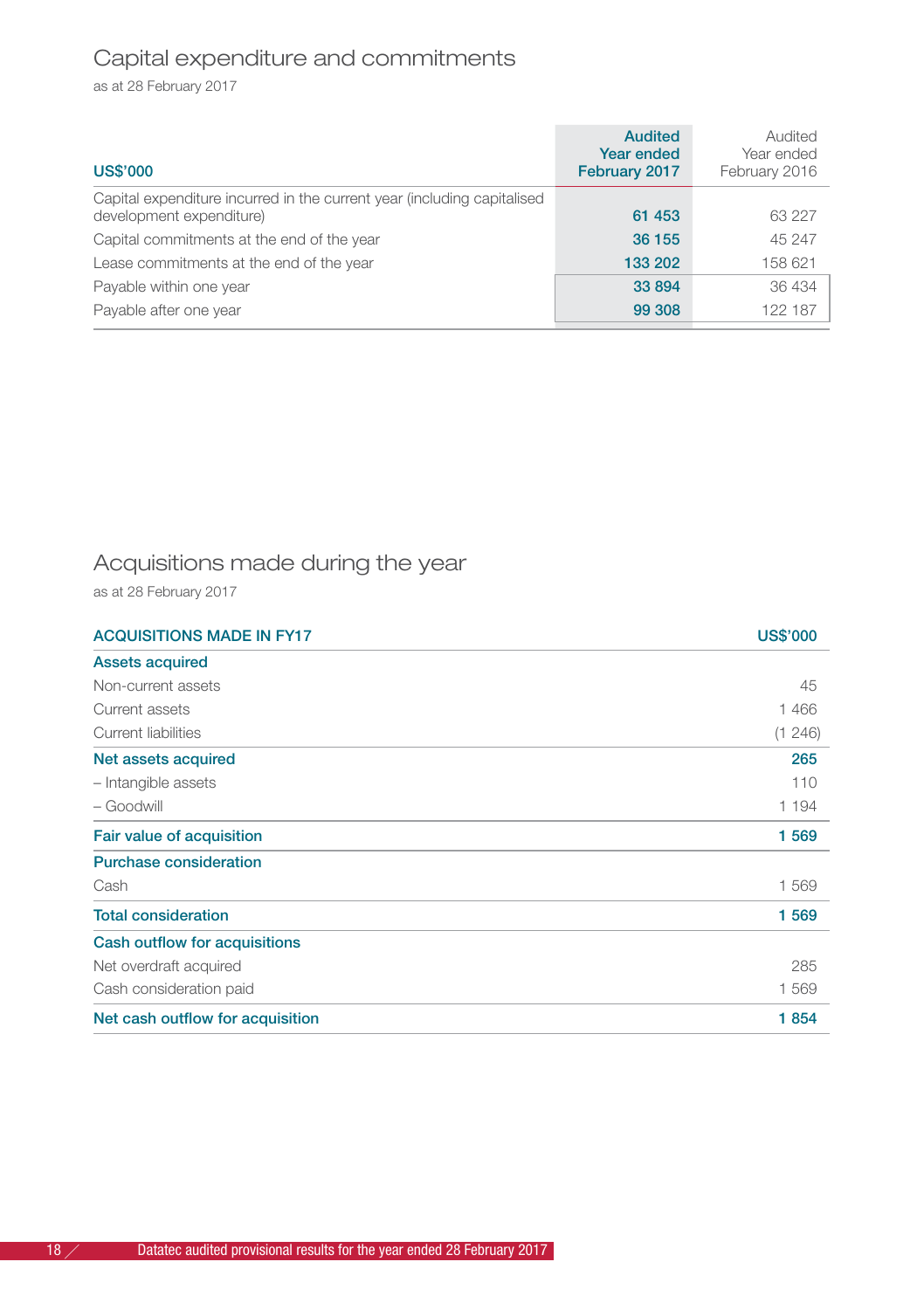## Enquiries

#### Datatec Limited (www.datatec.com)

| Jens Montanana - Chief Executive Officer       | +44 (0) 1753 797 118 |
|------------------------------------------------|----------------------|
| Ivan Dittrich - Chief Financial Officer        | +27 (0) 11 233 3301  |
| Wilna de Villiers - Investor Relations Manager | +27 (0) 11 233 1013  |

#### Jefferies International Limited – Nominated adviser and broker

| Nick Adams/ Simon Hardy               | +44 (0) 20 7029 8000 |
|---------------------------------------|----------------------|
| finnCap - Broker                      |                      |
| <b>Stuart Andrews</b>                 | +44 (0) 20 7220 0500 |
| <b>Instinctif Partners</b>            |                      |
| Frederic Cornet/Pietman Roos (SA)     | +27 (0) 11 447 3030  |
| Adrian Duffield/Chantal Woolcock (UK) | +44 (0) 20 7457 2020 |